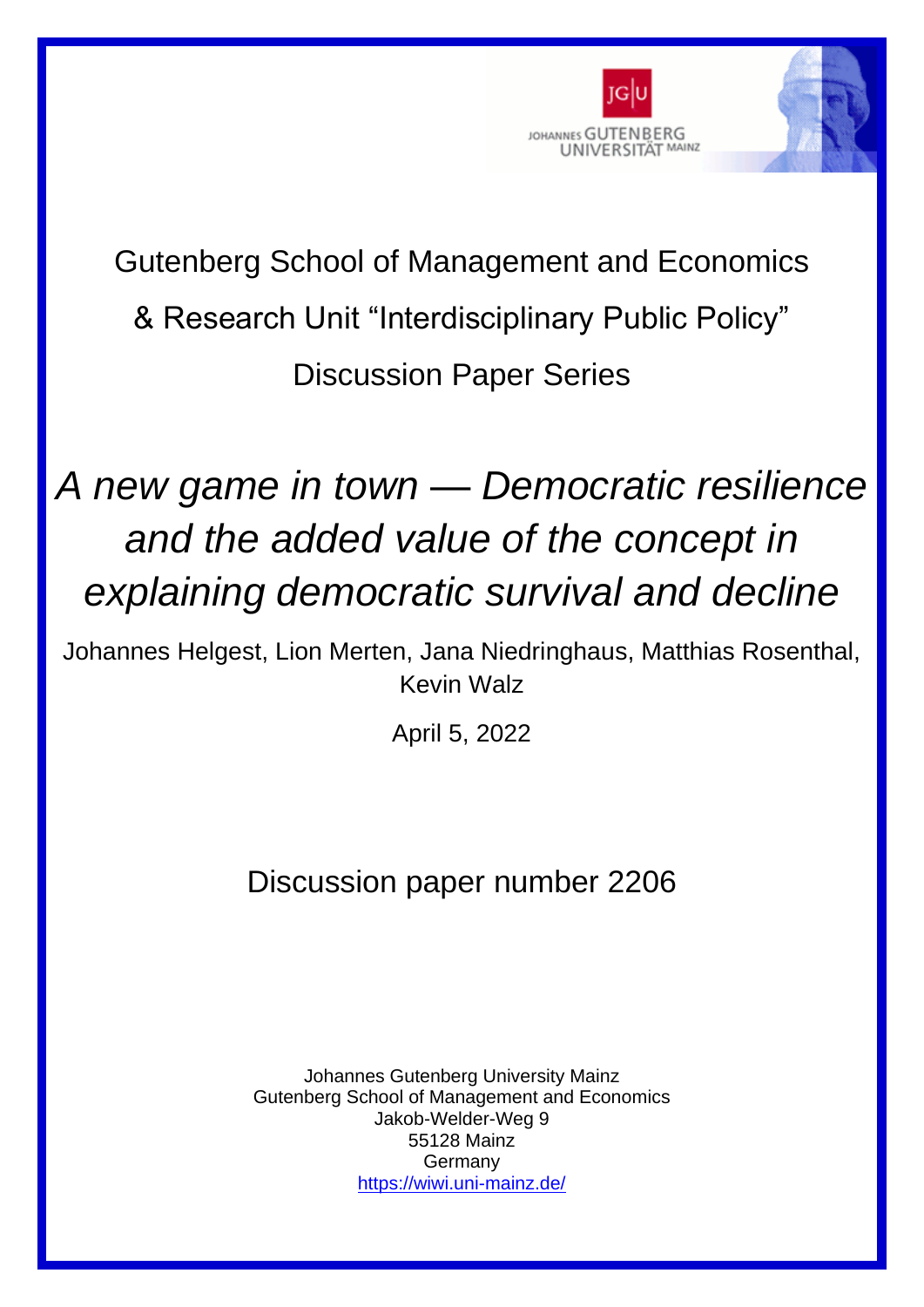#### Contact details

Johannes Helgest Department of Political Science Jakob-Welder-Weg 9 55128 Mainz **Germany** jhelgest@ [uni-mainz.de](mailto:jhelgest@nhh.no)

Lion Merten Department of Political Science University of Mainz Jakob-Welder-Weg 9 55128 Mainz Germany lion.merten@uni-mainz.de

Jana Niedringhaus Department of Political Science University of Mainz Jakob-Welder-Weg 9 55128 Mainz **Germany** [j.niedringhaus@uni-mainz.de](mailto:j.niedringhaus@uni-mainz.de)

Matthias Rosenthal Department of Political Science University of Mainz Jakob-Welder-Weg 9 55128 Mainz Germany [mrosenth@uni-mainz.de](mailto:mrosenth@uni-mainz.de)

Kevin Walz Department of Political Science University of Mainz Jakob-Welder-Weg 9 55128 Mainz **Germany** [kwalz@uni-mainz.de](mailto:kwalz@uni-mainz.de)

All discussion papers can be downloaded from<http://wiwi.uni-mainz.de/DP>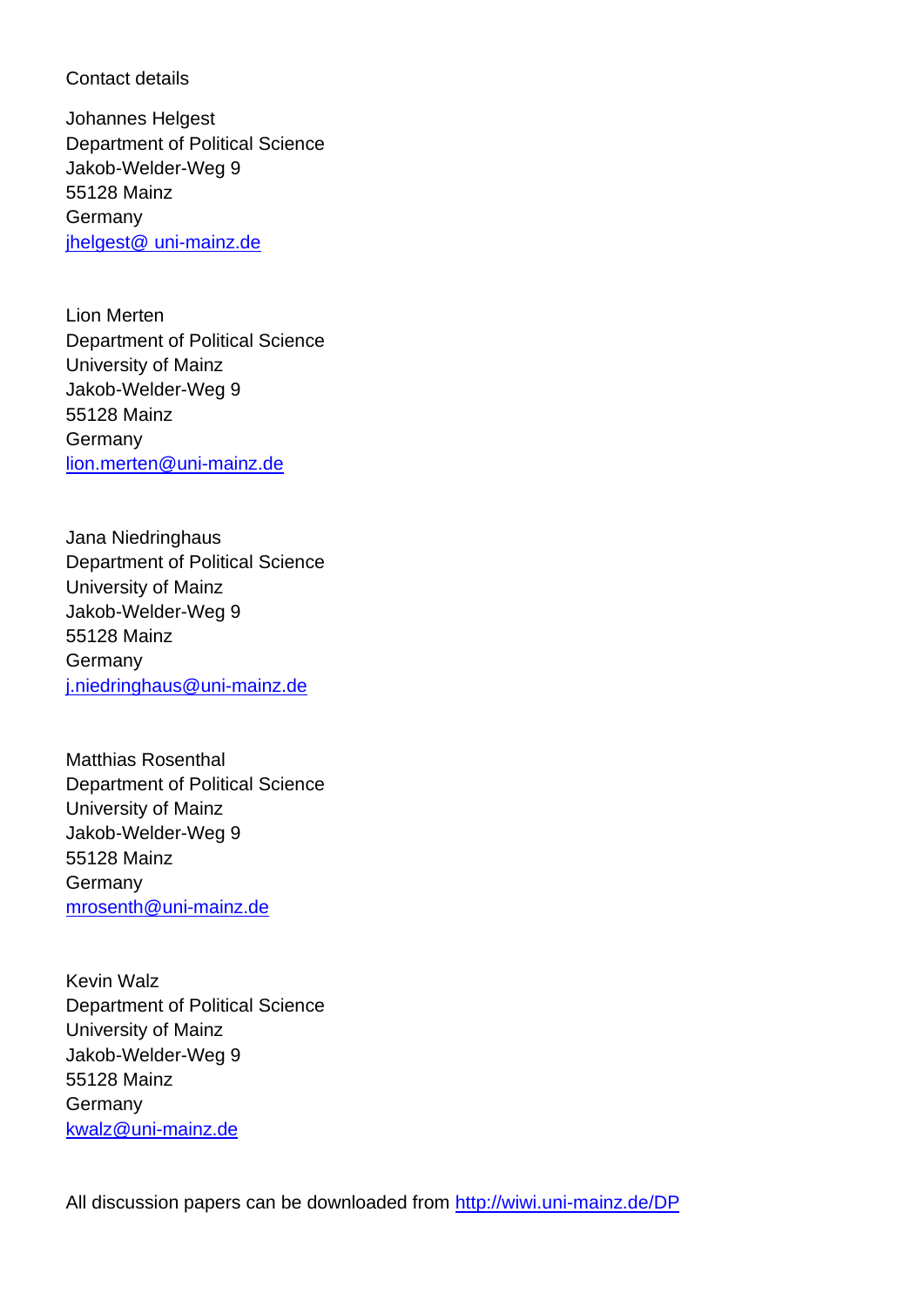### A new game in town:

## Democratic resilience and the added value of the concept in explaining democratic survival and decline

Johannes Helgest Lion Merten Jana Niedringhaus Matthias Rosenthal Kevin Walz

#### **Abstract:**

*Resilience has become a hot topic in research due to impactful events and processes such as the global climate crisis or the Covid-19 pandemic. Nevertheless, research linking resilience with democratic processes is still spread thin. This paper aims at contributing to this field of research by examining the concepts of resilience throughout various disciplines and applying it to the context of democracies, building on recent advances in this field. In our view democratic resilience is best understood as a democratic system's capacity to process upcoming stressors, using various sources of resilience on different levels of the system. In doing so, these capacities can moderate the extent to which a certain stressor poses a threat to the system. We argue that in comparison with traditional approaches such as democratic consolidation the concept of democratic resilience holds significant added value. This is due to the dynamic character of the concept which enables a more fine-grained understanding of democratic survival and decline.*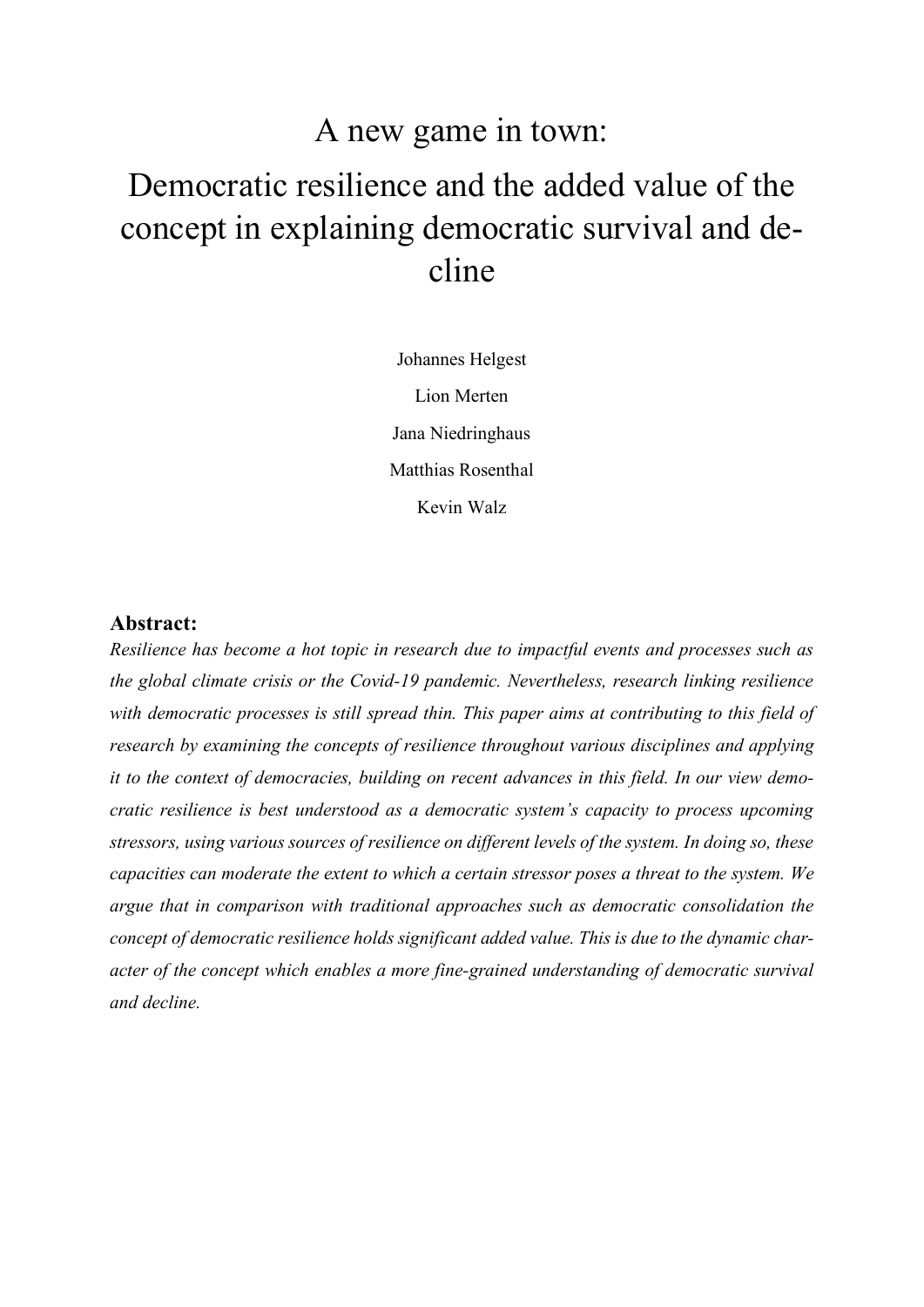#### **1 Resilience in the 21st Century**

Resilience - once maybe an uncharted topic in many sciences - appears to make its debut in an increasing number of research areas. Some authors would even go so far as to call resilience one of the latest buzzword[s\(Sisk 2017: 5\).](#page-21-0) The concept of resilience has predominantly featured in environmental science and psychology. Especially the rising awareness about the global climate crisis as well as the increasing focus on mental health have certainly contributed to a growing research interest in these fields. In light of the still ongoing COVID-19 pandemic the resilience of societies and health has certainly gained more momentum.

More recently, resilience has also found its way into political science, especially with a focus on democratic resilience [\(Boese et al. 2021](#page-19-0)[; Merkel & Lührmann 2021\).](#page-20-0) This can be deemed particularly relevant considering the democratic backsliding in democracies around the globe, for example the recent cases of Hungary or Turkey, as well as the increasing political clout of populist parties, especially since the well-established concept of democratic consolidation has a hard time accounting for these events.

This raises the question what democratic resilience can contribute to the assessment of the erosion of some seemingly consolidated democracies and if resilience might be the better approach than consolidation for the evaluation of democratic backsliding as well as democratic persistence.

The aim of this paper is an assessment of democratic resilience in the light of the most recent literature as well as a contrasting juxtaposition with consolidation, highlighting the added value of the concept of resilience. Specifically, the analysis shows that democratic resilience leaves room for a more nuanced assessment of the state of democracies compared to traditional concepts such as democratic consolidation. We argue that the advantages of applying a well-defined concept of (democratic) resilience are manifold as it enables a more dynamic approach, which is applicable to a wide variety of cases.

In the following, the concept of resilience, its features and common denominators in different disciplines will be assessed. Afterwards, the concept will be applied to democratic resilience, highlighting the mechanisms, stressors as well as potential outcomes before emphasizing the added value of the concept compared to more traditional concepts such as democratic consolidation.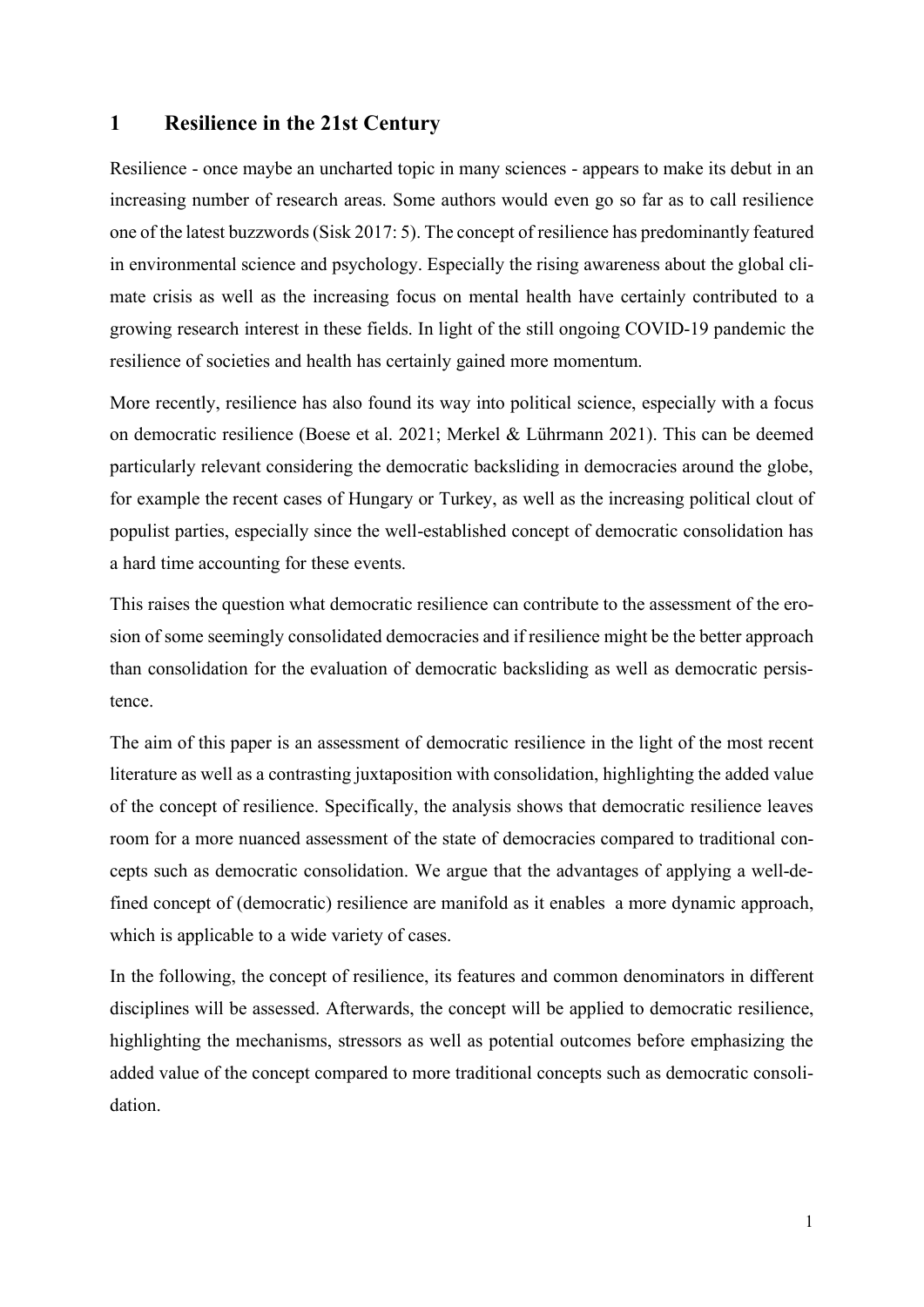#### **2 The concept of resilience: A multidisciplinary overview**

Finding a common ground in terms of the characteristics and definition of a shared scientific concept has often proven to be a challenge at best and futile at worst. This is also true for resilience, which "has emerged as a notion seeking to capture the differential and uneven ability of places to react, respond and cope with uncertain, volatile and rapid change" [\(Pike et al. 2010:](#page-20-1)  [59\).](#page-20-1)

The etymological origin of the word resilience (resilire (lat.) = rebound) (Harendt & Heinemann [2018: 12\)](#page-19-1) is reflected in many definitions which can be found throughout the literature. One discipline where resilience has taken center stage is ecology, with scholars making use of the concept since the late 60s and early 70s [\(e.g. Holling 1973\).](#page-19-2) In their seminal paper, [Walker et](#page-21-1)  [al.](#page-21-1) [\(2002: 7\)](#page-21-1) define resilience as "the potential of a system to remain in a particular configuration and to maintain its feedbacks and functions, and involves the ability of the system to reorganize following disturbance-driven change."

Apart from ecology, the concept can also be found in disciplines like psychology, engineering, organizational and risk management as well as political science. Especially in the latter the notion of resilience has gained momentum which is linked to events of democratic backsliding and the challenging of long-standing (political) institutions. While these events threaten the functioning of a society, they also pose the question if and how democratic resilience can be obtained as well as maintained. Some academic advances include the paper by [Boese et al.](#page-19-0) [\(2021: 3\),](#page-19-0) who try to examine democratic resilience, defining it as "the capacity to prevent substantial regression in the quality of democratic institutions and practices." Similarly, [Merkel](#page-20-0)  [& Lührmann](#page-20-0) [\(2021: 872\)](#page-20-0) define democratic resilience as "the ability of a political regime to prevent or react to challenges without losing its democratic character."

Shared understandings of resilience across different disciplines are the abilities to *adapt*, to *withstand*, to *absorb* and to *bounce back*. Depending on the field of research, some of these aspects receive more attention, for instance the ability to adapt is more prominent in ecology whereas the ability to withstand is more strongly emphasized in engineering (Langeland et al. [2016\).](#page-20-2) A common notion throughout the different disciplines is the question of resilience *of what* and resilience *to whom* [\(Walker et al. 2002: 7\).](#page-21-1) While the former heavily depends on the respective field of research (e.g., ecology or psychology), the latter is often linked to an event, stressor or external shock to which a system needs to react [\(Somers 2009: 12\).](#page-21-2)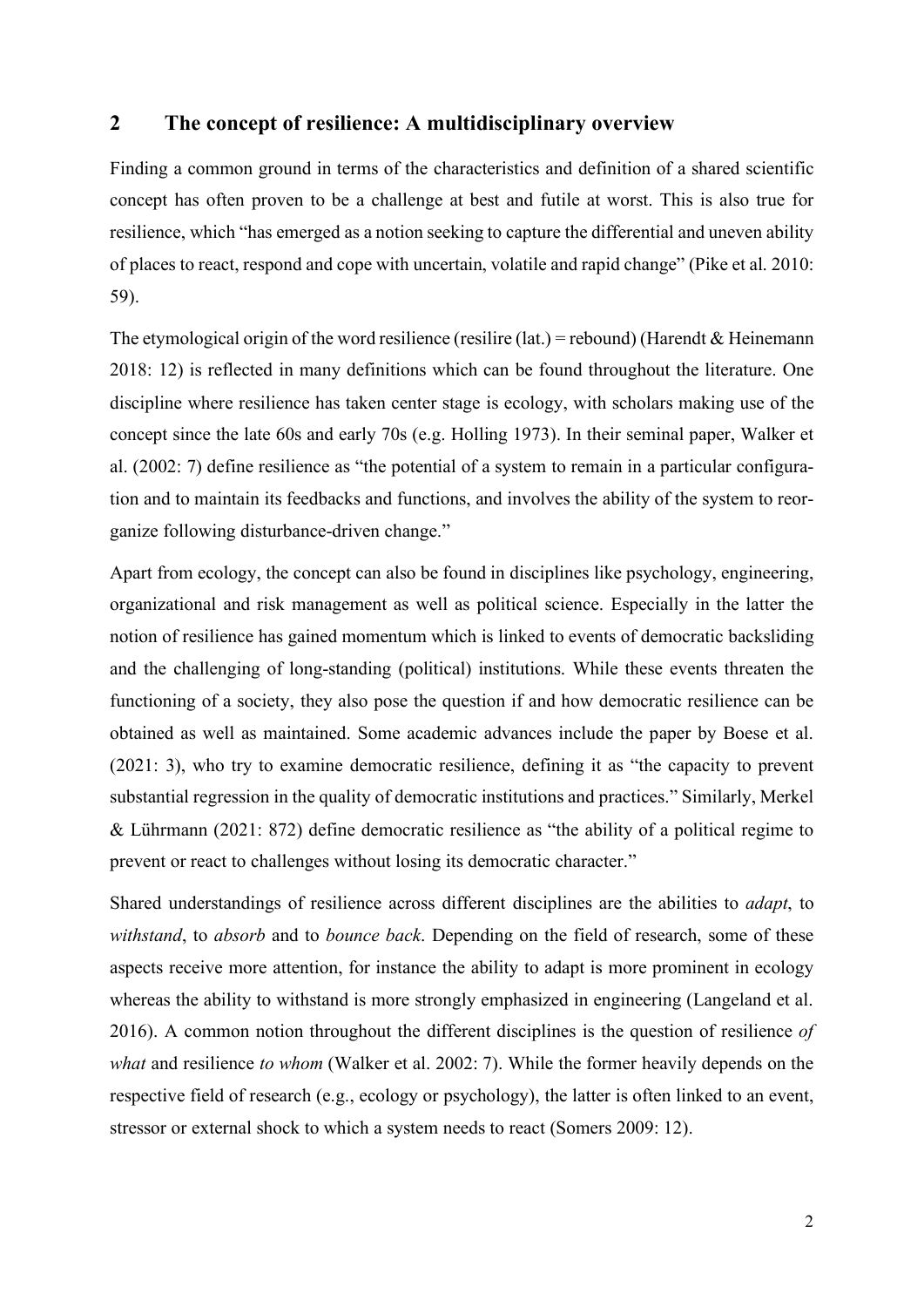The concept of resilience can be broadly understood in three different ways [\(Southwick et al.](#page-21-3)  [2014\).](#page-21-3) Firstly, resilience can be a dispositional quality or capacity. If a system has certain capacities, it is better equipped to handle stressors. These qualities or capacities can develop over tim[e \(e.g. Egeland et al. 1993](#page-19-3)[; Duchek 2020\).](#page-19-4) Secondly, resilience can be a process and strategy to handle stressors. Thirdly, resilience can be a result and therefore mean the successful overcoming of stressors [\(Soucek et al. 2016: 132–133\).](#page-21-4) While it is difficult to always clearly distinguish these three understandings as they can be intertwined, it does not impair the usefulness of this concept but rather contribute to its versatile application.

Resilience appears to have some common denominators in different disciplines, but it also requires a differentiation from concepts such as stability, flexibility, or adaptability. While some of these are certainly an essential component of resilience and should not be neglected, they cannot, on the other hand, be treated as synonyms for resilience. Commonly, stability can be seen as a rather static concept where the initial equilibrium should be reestablished in case of endogenous or exogenous change [\(Ludwig et al. 1997: 1\).](#page-20-3) However, a system does not necessarily have to bounce back to the old equilibrium to prove its resilience. Due to "properties of resilient social systems" [\(Sisk 2017: 5\),](#page-21-0) such as flexibility, adaptability, recovery and innova-tion<sup>[1](#page-5-0)</sup>, systems are able to undergo change or even leave the current trajectory for a new and potentially more efficient one, while still upholding the system's key characteristics and without falling below the system's breakdown threshold [\(Walker et al. 2004: 6–7](#page-21-5)[; Pike et al. 2010: 62](#page-20-1); [Sisk 2017: 5\).](#page-21-0)

In addition, a system can only prove to be resilient vis-à-vis a disturbance. Therefore, it is important to determine what kind of threat or stressor endangers a system because its response and ultimately its resilience - depends on it. Threats can be categorized by their predictability as regular, irregular, and unexampled. Regular stressors occur often, therefore the system can develop a regular response. Irregular stressors happen very seldomly and their probability is very low, which is why a system cannot develop a regular response. Unexampled stressors (e.g., 9/11 attacks) are extremely unpredictable and unheard-of. A system can neither develop nor improvise an adequate response. Therefore, due to an inherent learning process it is easier for

<span id="page-5-0"></span> $<sup>1</sup>$  Note that there is no consistent naming convention for certain mechanisms throughout the literature. For instance,</sup> while [Pike et al.](#page-20-1) [\(2010: 62\)](#page-20-1) defines adaptation "as a movement towards a pre-conceived path in the short run" and adaptability as "the dynamic capacity to effect and unfold multiple evolutionary trajectories", [Sisk](#page-21-0) [\(2017: 5\)](#page-21-0) sees adaptation as "the ability to change in response to a stress to the system" and innovation as "the ability to change in a way that more efficiently or effectively addresses the challenge or crisis". Consequently, the concept of adaptation is used in a diverging manner while adaptability and innovation can be applied in a similar vein.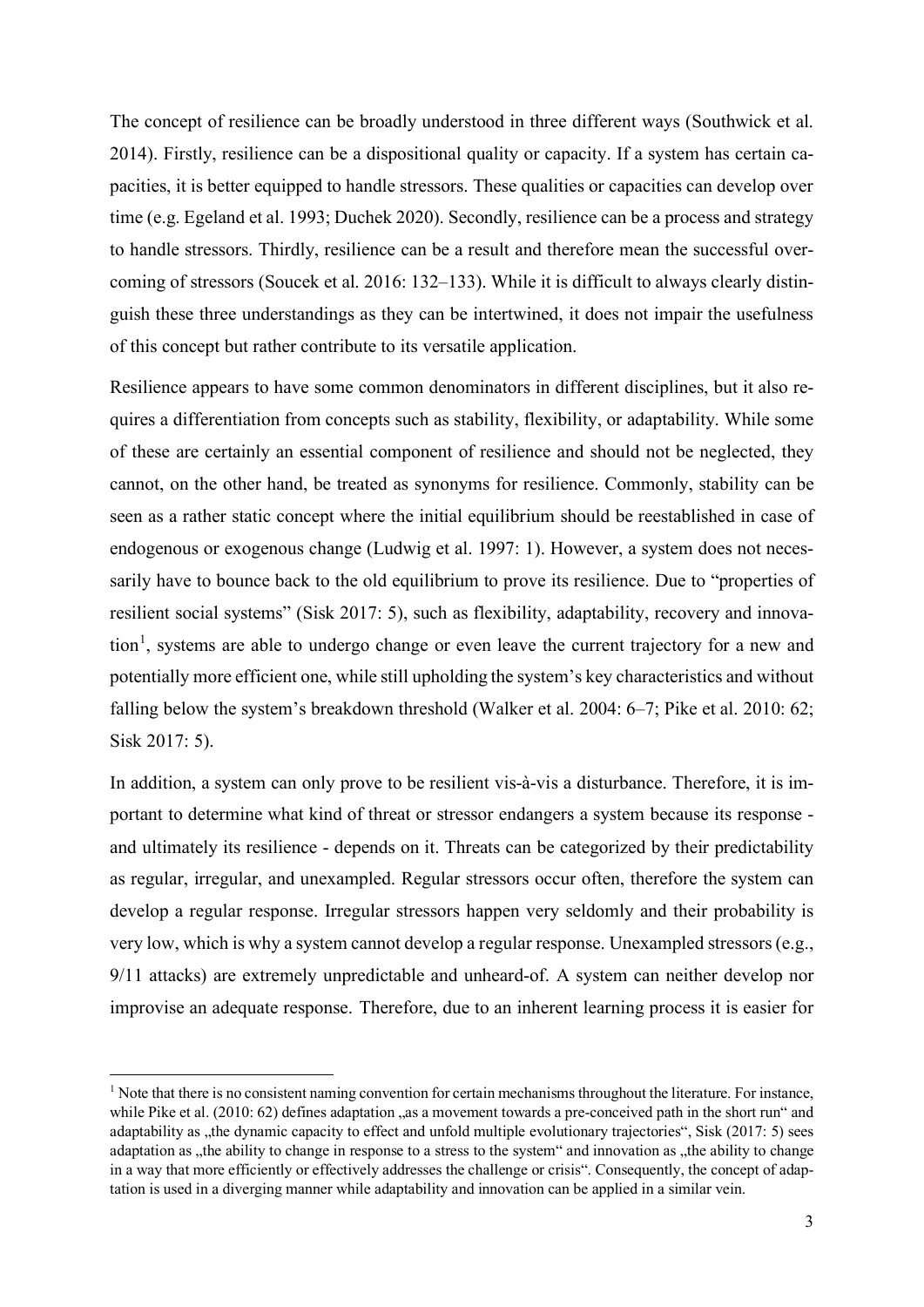a system to build resilience against regular rather than irregular and especially unexampled threats (Westrum 2006: 55–58; Patterson & Deutsch 2015: 383).

Moreover, resilience can be distinguished into *general resilience* and *specific resilience*. The former means that any part of the system or the system as a whole is able to deal with all kinds of unanticipated or novel events. Neither the disturbance itself nor the part of the system that must deal with it are defined in advance. On the other hand, the latter describes the capability of particular aspects of a system to maintain their functions during and following particular threats, disturbances or events [\(Folke et al. 2010: 4](#page-19-5)[; Baral 2013: 739](#page-19-6)[; Langeland et al. 2016: 7\).](#page-20-2)

*Figure 1: Resilience and vulnerability as opposite ends of a spectrum. Own figure* 



#### resilience

```
vulnerability
```
#### *(based on Wilson 2012b: 1221).*

A system's resilience is made up of different components or origins of capital (e.g., a community's resilience is made up of economic, environmental, and social capital), which can develop and accumulate over time. Resilience is strongest when all components are equally well developed. It can be problematic if components are interdependent because the system's total resilience is weakened if one component is disrupted [\(Wilson 2012b: 1223\).](#page-21-6) Therefore, resilience can be understood as a spectrum where resilience is found on one end and vulnerability on the other [\(Wilson 2012a: 20\).](#page-21-7) If a system has high resilience, it also has low vulnerability and vice versa [\(Bahadur et al.: 2–5](#page-19-7)[; Manyena 2006: 439–444\).](#page-20-4) In general, even the most resilient systems still display vulnerable components, and the most vulnerable systems still have resilient components [\(Wilson 2012b: 1223\).](#page-21-6)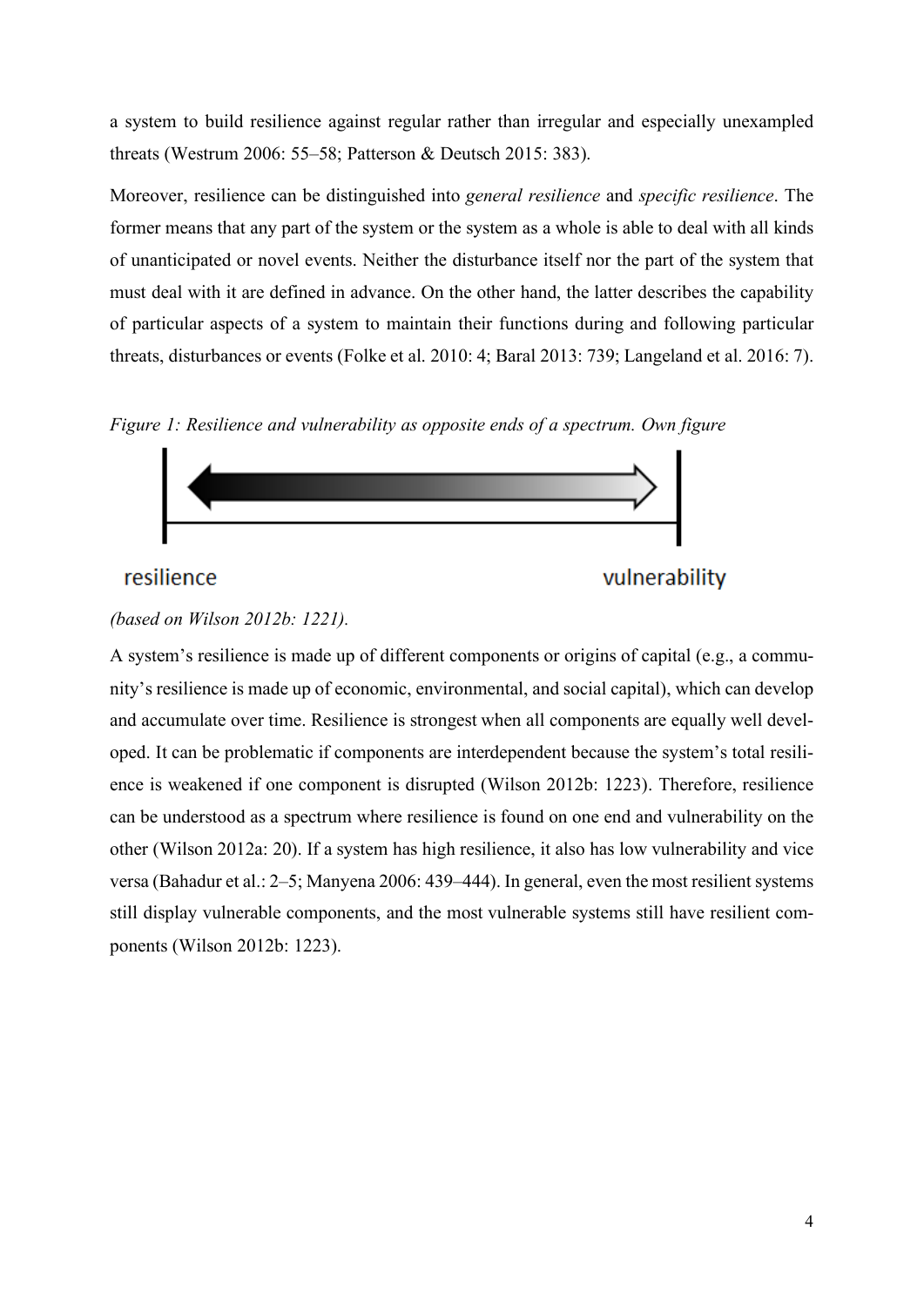

*Figure 2: Resilience, vulnerability, and various sources of capital. Own figure [\(based](#page-21-6)  [on Wilson 2012b: 1223\).](#page-21-6)* 

Furthermore, a system is not necessarily a homogenous entity but can incorporate various levels. It is therefore important to not only focus on the system as a whole but also on each individual level. Depending on the system or discipline, levels can be the individual, local community, regional, national, or global level. The capitals can develop on these different levels, leading to varying degrees of resilience on different levels of a system. What is good for one level's resilience might also not be beneficial to another level's resilience. Moreover, the levels can vary in the kind of stressors they are resilient against which means that one level could be rather resilient against a particular stressor whereas another level could be vulnerable against this stressor [\(Wilson 2012a: 34–36](#page-21-7)[; Stollenwerk et al. 2021: 1223\).](#page-21-8) Furthermore, a system's different levels interact with each other, and one level's resilience can be influenced by stressors on another level. For example, a global climate change can lead to a growing vulnerability for certain individuals [\(Walker et al. 2004: 3\).](#page-21-5)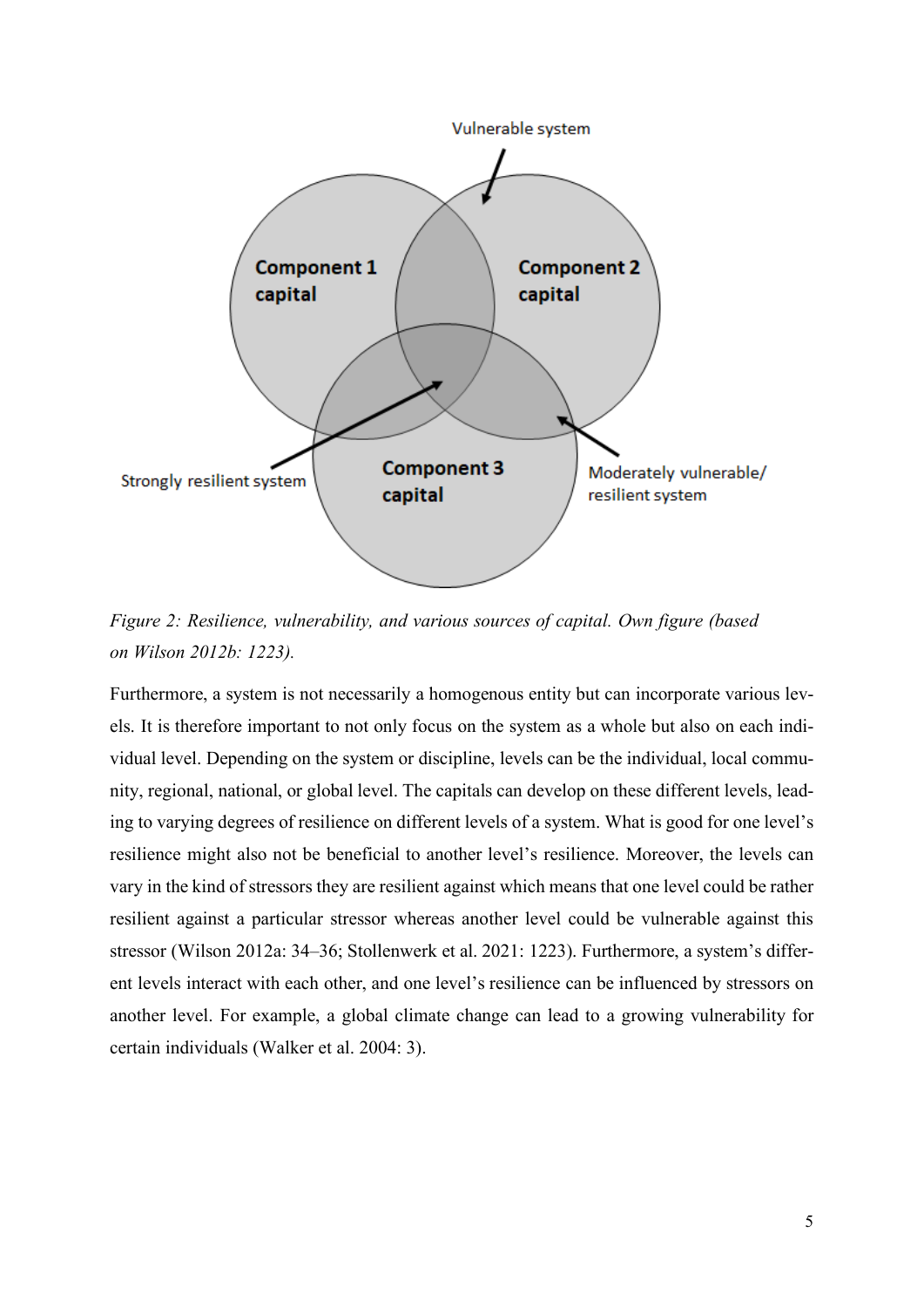

*Figure 3: Resilience on different levels. Own figure [\(based on Wilson 2012b: 1219\)](#page-21-6)*.

While there is no single definition of resilience across different disciplines, the shared notion is that resilience describes a system's ability to adapt, absorb, withstand, and bounce back. We argue, however, that any use of the concept in the social sciences should imply that the very core of what should prove to be resilient needs to stay intact, even though the perfect resilience of all parts of the system is not necessarily required as long as the key components are not substantially altered.

#### **3 Democratic Resilience as a capacity**

Building upon the outlined understandings of resilience as well as the conceptualization by Merkel & Lührmann (2021), we define democratic resilience as a democratic system's capacity to prevent, cope with or recover from stressors challenging democratic quality and persistence without losing its democratic character<sup>[2](#page-8-0)</sup>. In our view, democratic resilience is best understood

<span id="page-8-0"></span><sup>&</sup>lt;sup>2</sup> Speaking of democratic character, we refer to the defining principles of democracy. In doing so, the focus lies less on single institutions or a concrete institutional composition but rather on democratic meta-principles which represent the defining core and substance of a democratic system [\(similar to Merkel & Lührmann 2021: 872\).](#page-20-0)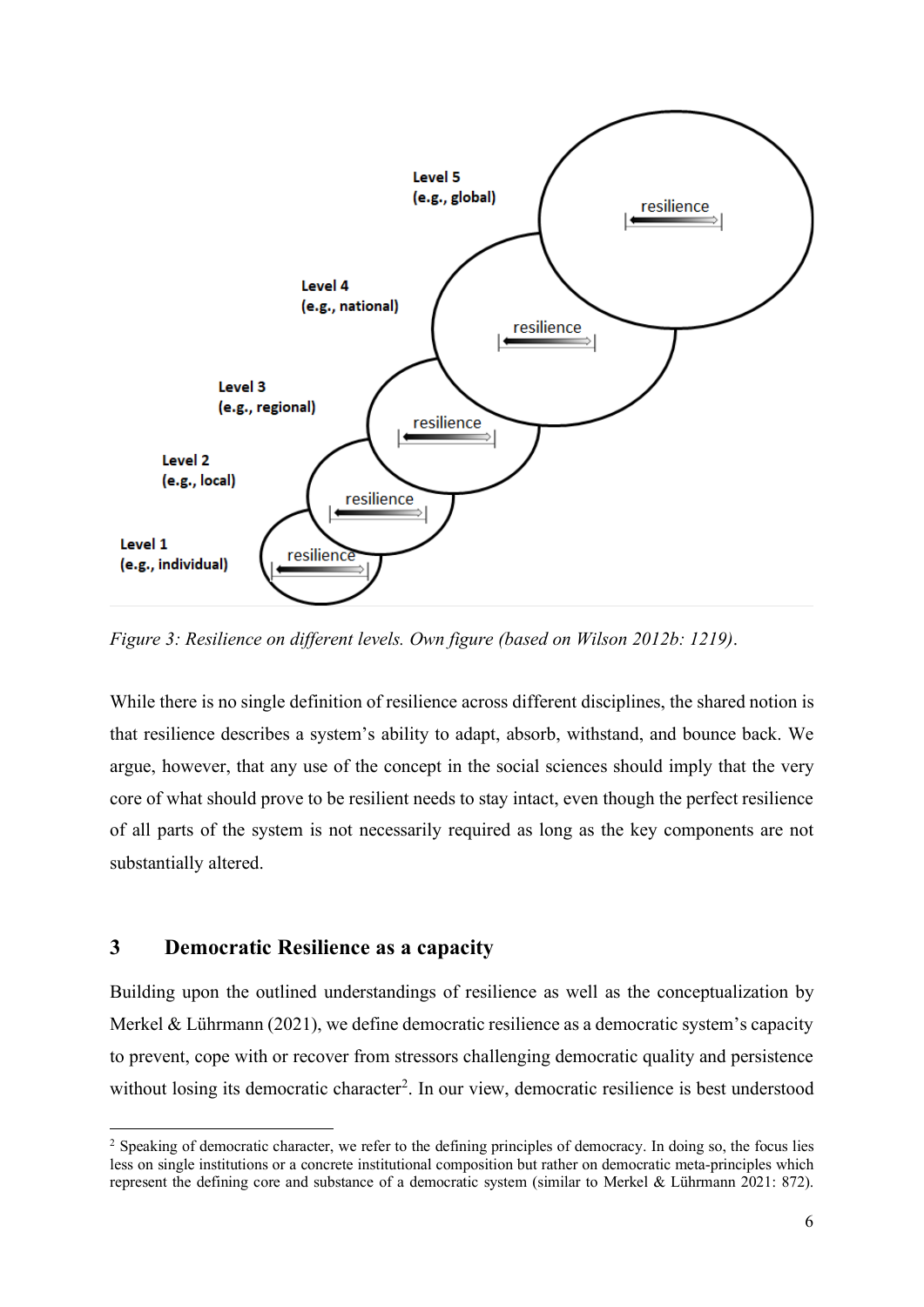as a capacity. Although we do not exclude the possibility of democratic resilience being expressed in specific processes or outcomes, these are always inherently linked to and rooted in a system's capacity to respond to stressors. A democratic system may prove to be resilient, as an outcome, yet this outcome always rests upon the capacity of the system to successfully deal with stressors. It may also apply certain processes or strategies to deal with stressors, but, again, the ability to apply these is rooted in the given resilience capacities of the democratic system. This also reflects the predominant understanding in recent literature [\(see e.g., Boese et al. 2021](#page-19-0)[;](#page-20-0)  [Merkel & Lührmann 2021\).](#page-20-0) Following this definition, the resilience capacity operates as a moderator which determines the extent to which a given stressor poses a threat to a democratic system<sup>[3](#page-9-0)</sup>. These capacities are not only passive but can also be (pro-)active in nature. They express themselves in a democratic system's ability to (1) anticipate risks to its persistence, (2) react and adapt (pro-)actively to present or anticipated risks, and (3) withstand stress to its quality and persistence to a certain degree [\(Pascu & Vintila 2020: 62–63](#page-20-5)[; Merkel & Lührmann](#page-20-0)  [2021](#page-20-0)[; see e.g., Stollenwerk et al. 2021\).](#page-21-8)When facing a certain threat, the relevant resilience capacities, which a democratic system can provide, will be activated. Depending on their extent and kind, and thus on the system's ability to react or withstand, these resilience capacities then process the upcoming stress by preventing or containing its impact. In doing so, the resilience capacities therefore moderate the extent to which a certain stressor poses a threat to a democratic system.

According to the established literature across different disciplines (see chapter 2) as well as in political science [\(e.g., Sisk 2017: 5](#page-21-0)[; Merkel & Lührmann 2021: 872\),](#page-20-0) there are different mechanisms or strategies of how systems and thus democratic systems can react to stressors in a successful and effective manner. Listed among them are flexibility ("ability to absorb stress or pressure"), recovery ("ability to overcome challenges or crises"), adaption ("ability to change in response to a stress to the system") and innovation ("ability to change in a way that more efficiently or effectively addresses the challenge or crisis") [\(Sisk 2017: 5\).](#page-21-0) In contrast to stability, the concept of democratic resilience thus also includes modifications, adaptions, or innovations to the democratic system and its concrete institutions in order to guarantee or improve the resilience capacities and therefore the persistence of the democratic system itself. One example

While concrete institutions might change, the crucial point is that these meta-principles of a democracy do not alter and remain intact. Although the concrete selection of democratic core principles depends on the conception of democracy, the electoral component, as outlined by [Dahl](#page-19-8) [\(1971\),](#page-19-8) seems to be the basic core which most scholars can agree upon as minimal criteria for a democracy [\(Roller 2016: 359](#page-21-9)[; Coppedge et al. 2022: 4\).](#page-19-9)

<span id="page-9-0"></span><sup>&</sup>lt;sup>3</sup> We include resilience against declines in democratic quality as well as against democratic breakdown in our understanding of democratic resilience, mirroring the differentiation between "onset-" and "breakdown"-resilience in a recent article by [Boese et al.](#page-19-0) [\(2021\).](#page-19-0)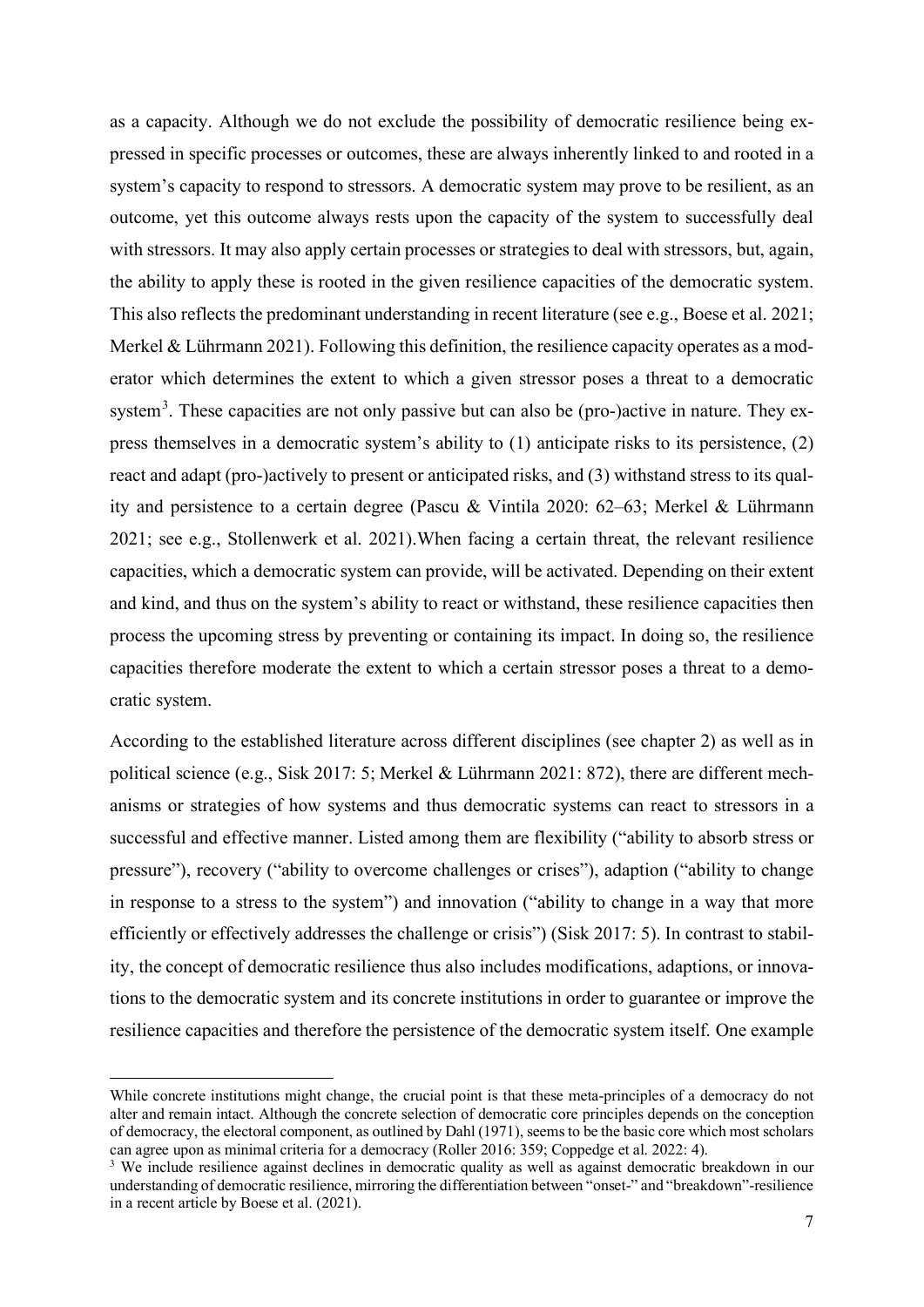for the strategy of *adaption* can be found in the ongoing debate on an electoral reform of the German parliament, as it aspires the improvement of an already established democratic institution challenged by the increasing fragmentation of the German party system. At the same time, the temporary adjustment of the German federalist distribution of competences during the COVID-19 pandemic nicely illustrates how longstanding institutions can temporarily be softened up. This displays a sufficient level of *flexibility* in the wake of a crisis in order to allow for a better processing of societal challenges. Moreover, the introduction of deliberative minipublics on a local level is an exemplary case of an *innovation* in a democratic context, since it is a proactive way to reduce a democratic deficit.

#### **3.1 Levels and Sources of Democratic Resilience**

The overall resilience capacity, which allows for these strategies to be employed, results from various sources on different levels of the democratic system (see chapter 2). In contrast to other conceptualizations [\(see Burnell & Calvert 1999](#page-19-10)[; Sisk 2017](#page-21-0)[; Boese et al. 2021\)](#page-19-0) [Merkel & Lühr](#page-20-0)[mann](#page-20-0) [\(2021: 872–873\)](#page-20-0) explicitly distinguish between four different constitutive levels of democratic resilience: macro-institutional (core institutions of democratic regime), intermediary (political parties), societal (civic culture and civil society) and political community<sup>[4](#page-10-0)</sup>. Of course, these levels and sources are highly interrelated [\(Merkel & Lührmann 2021\).](#page-20-0) If the resilience capacity on one level is weak, the overall resilience might be more vulnerable to threats as important "lines of defence" are missing. However, it also seems plausible that a lack of resilience on one level could be compensated by high resilience capacities on another level. For instance, when, caused by a certain problem pressure, an illiberal political party tries to hijack the political discourse and harm the political process, a high degree of resilience capacities at the societal level is able to compensate this through punishing the actions of this party [\(see](#page-19-11)  [Guasti 2020: 57](#page-19-11)[; Laebens & Lührmann 2021: 5\).](#page-20-6)

Within these levels one can differentiate various sources of democratic resilience. At the level of core institutions, for instance, much seems to depend on the relationships between the legislature, executive and judiciary, even more so as their implied accountability mechanisms can serve as a first bulwark against "executive aggrandizement" [\(Bermeo 2016\)](#page-19-12) by agents of democratic erosion [\(Laebens & Lührmann 2021](#page-20-6)[; Merkel & Lührmann 2021\).](#page-20-0) Additionally, the

<span id="page-10-0"></span><sup>4</sup> This conceptualization therefore plausibly mirrors perspectives on resilience from other disciplines, which often also understand resilience as resting upon different levels and their according sources of resilience-capacity (see [\(see Wilson 2012b as well as chapter 2\).](#page-21-6)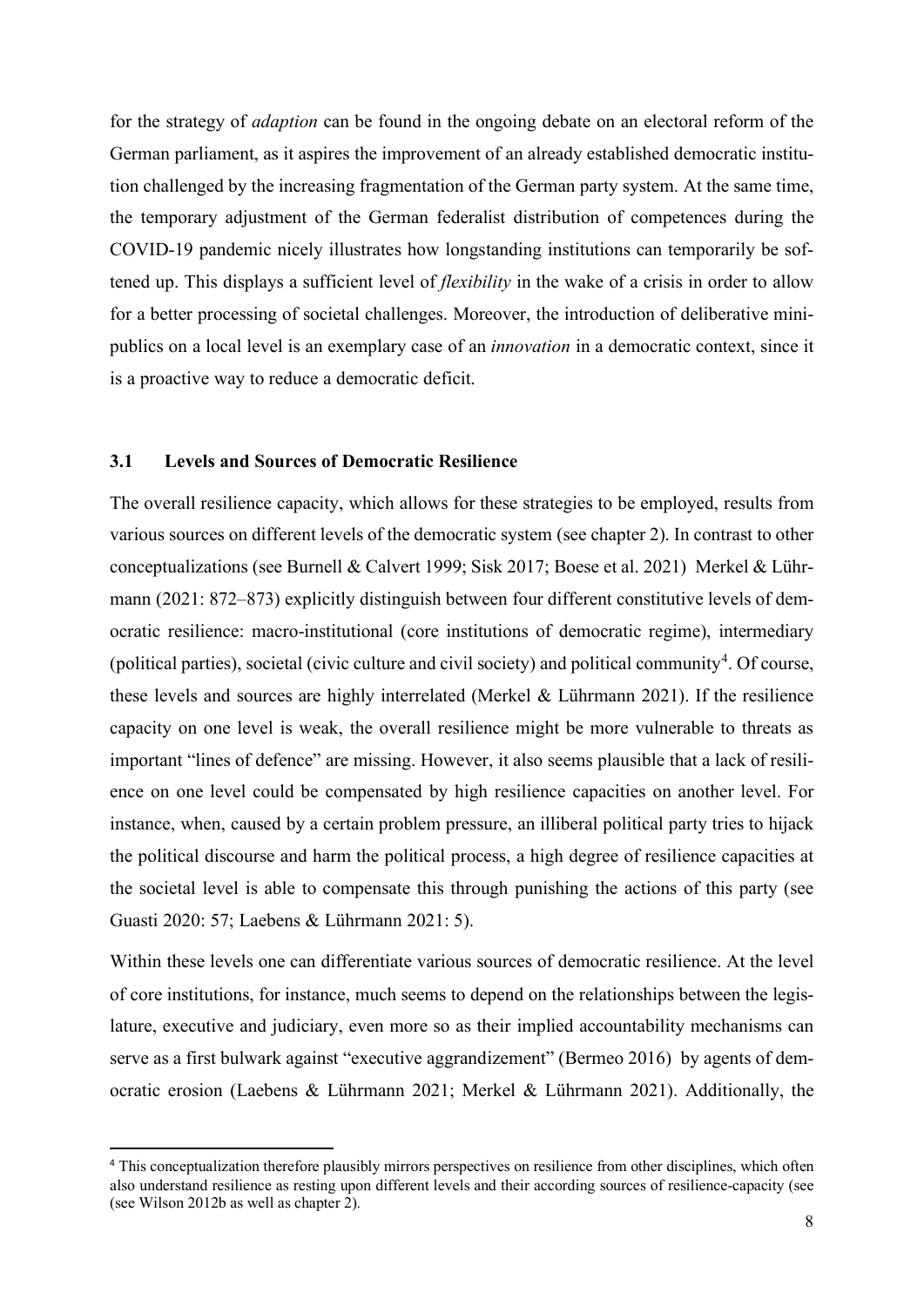democratic process should be sufficiently inclusive, fair, and transparent to foster input legitimacy which renders other, more costly mechanisms like coercion less necessary. In turn, the democratic system has greater resources at its disposal to deal with eminent or emerging threats and a greater ability for collective decision-making to confront said threats [\(Easton 1965](#page-19-13)[;](#page-21-10)  [Scharpf](#page-21-10) 199[8; Stollenwerk et al. 2021\).](#page-21-8)

Regarding the intermediary level of political parties, the extent to which democratic parties dominate the competitive dynamic of the party system is a crucial source of resilience [\(Merkel](#page-20-0)  [& Lührmann 2021: 872\).](#page-20-0) Especially their ability to represent societal interests and ultimately their level of responsiveness diminishes the probability of potentially undemocratic or illiberal parties emerging and succeeding in taking office. If established parties begin to lose trust among the electorate, this potentially opens up space for anti-systemic parties [\(Petrarca et al. 2022\).](#page-20-7)

Closely related to the intermediary level are sources of resilience at the level of civic culture and civic society, such as the above-mentioned extent of political trust or support [\(Easton 1965](#page-19-13)[,](#page-19-14)  [1975\).](#page-19-14) Furthermore, widespread and deeply anchored pro-democratic values, attitudes and behaviors of citizens as well as political elites strengthen the immunity of a democratic system towards stressors or threats to democracy [\(Merkel & Lührmann 2021\).](#page-20-0) On the one hand, a stable consensus on democratic norms and procedures among political elites leads to fairer policy output and outcomes, also from the perspective of ordinary citizens [\(Merkel & Lührmann](#page-20-0)  [2021\).](#page-20-0) On the other hand, pro-democratic dispositions among the population can constrain the political elites' ability to transgress established democratic norms and erode democratic institutions without being sanctioned by the electorate [\(Weingast 1997\).](#page-21-11)

When it comes to the political community, for example, the presence of social trust is decisive for the (perceived) extent of societal conflict. Trust relationships promote the ability and willingness of societal actors to cooperate in the face of emerging or present risks to democratic systems as it helps to overcome collective action problems and thus enables effective governance [\(Stollenwerk et al. 2021\).](#page-21-8) Furthermore, the level of conflict may also compromise the political elites' ability to play by the constitutional rules of democratic systems as political conflicts increasingly turn into zero-sum games. If this conflict reaches a certain level of severity, this may increase the willingness to question established procedures to reach political goals [\(Merkel & Lührmann 2021](#page-20-0)[; Stollenwerk et al. 2021\).](#page-21-8)

Undoubtedly, this list offers only a cursory overview of sources which the resilience capacity of a democratic system can rest upon. The identification of different sources of resilience and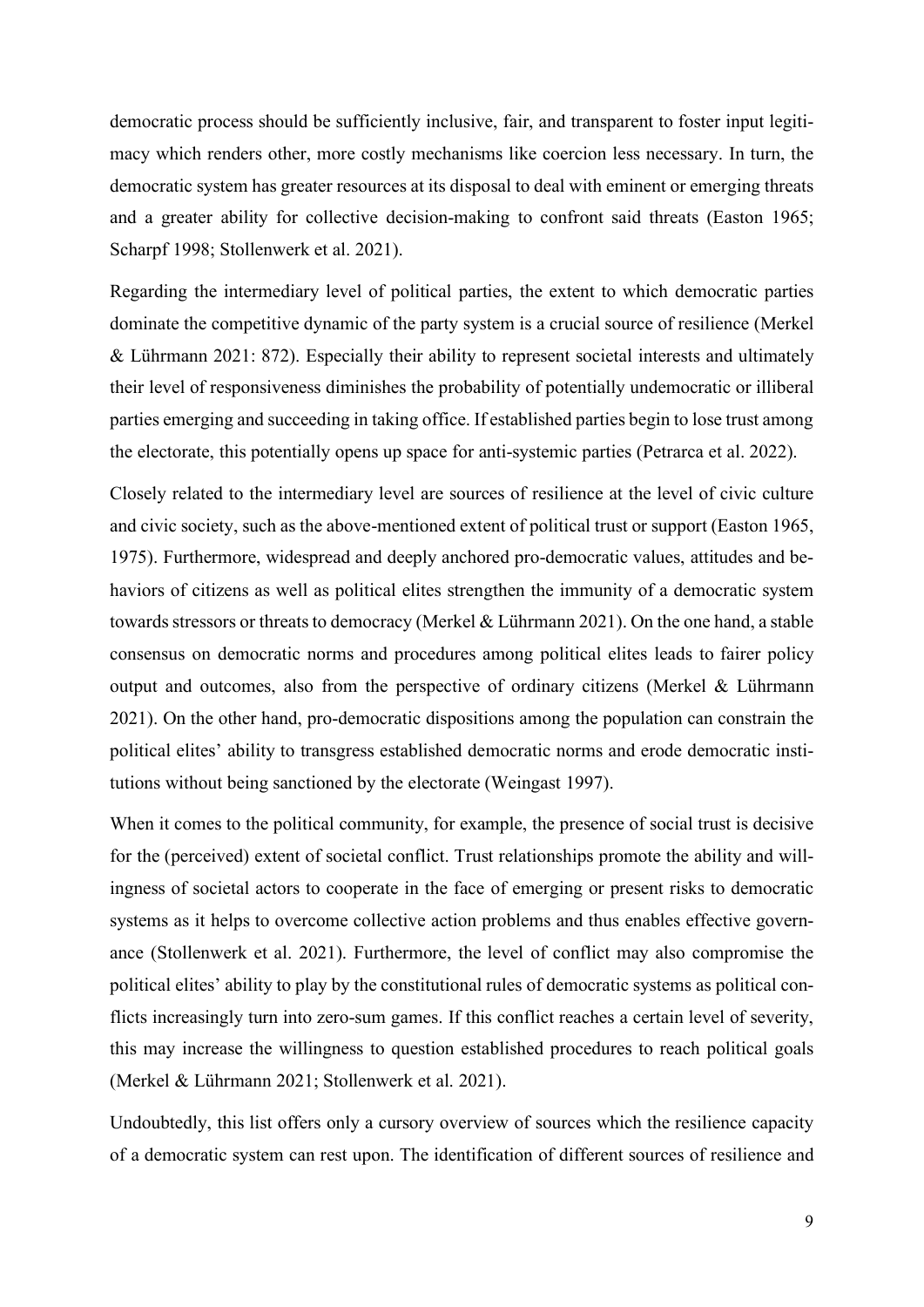their interactive contribution to the overall resilience capacity of a democratic regime ultimately remains a question of empirical research on democracy.

#### **3.2 Stressors of democratic systems**

As argued above, a system's resilience capacities moderate the extent of threat which a specific stressor poses to the democratic system by providing the abilities to prevent a significant decline in democratic quality. How successful and effective a democratic system is in processing these stressors mainly depends on two factors: (1) the resilience capacities, which are constituted by the sources at different levels discussed above and (2) the kind and quality of the stressor [\(Pascu](#page-20-5)  [& Vintila 2020: 62–63](#page-20-5)[; Stollenwerk et al. 2021\)](#page-21-8) .

As stressors themselves are diverse and constantly evolve, there can never be a one-size-fits-all source of resilience to all of them. Rather, the resilience capacity of a democratic system is relative to a range and a degree of potential stressors. Hence, democratic resilience is always specific in nature and can never be seen as "general" against all kinds of stressors. First, neither are all kinds of challenges known or can be anticipated, nor do they require the same sort of reaction [\(Pascu & Vintila 2020: 62–63\)](#page-20-5) . Second, resilience capacities, which were built up as useful and effective resources to overcome a threat in the past, might not necessarily increase resilience in the present. In contrast, in the light of changed circumstances some of those former resilience capacities, such as the informal rule to filibuster in the U.S. Senate, might even develop destructive potential and therefore contribute to democratic vulnerability. As [Levitsky &](#page-20-8)  [Ziblatt](#page-20-8) [\(2018: 74–75\)](#page-20-8) argue, (informal) institutions like the filibuster actually "are essential checks and balances, serving as both a source of protection for minority parties and a constraint on potentially overreaching presidents." However, under changing contextual conditions "they could easily lead to gridlock and conflict" [\(Levitsky & Ziblatt 2018: 74–75\)](#page-20-8) hindering the democratic process. Third, from a conceptual point of view, if we understand democratic resilience as *general* resilience, the concept would lose most of its sharpness as we cannot specify the features of a general democratic resilience.

Stressors threatening democratic quality and persistence are manifold and shifting. While appearing regularly, irregularly or unprecedentedly (see chapter 2), they also range from economic over social to political ones. Economic stressors like economic inequality, social exclusion and poverty can undermine social cohesion and the perceived legitimacy of democratic states [\(Cuel](#page-19-15)[lar 2009: 6–7](#page-19-15)[; Sisk 2017: 3\).](#page-21-0) Social challenges emerge from disparities between different social groups, not only in their economic prospects but also in their general social standing and relation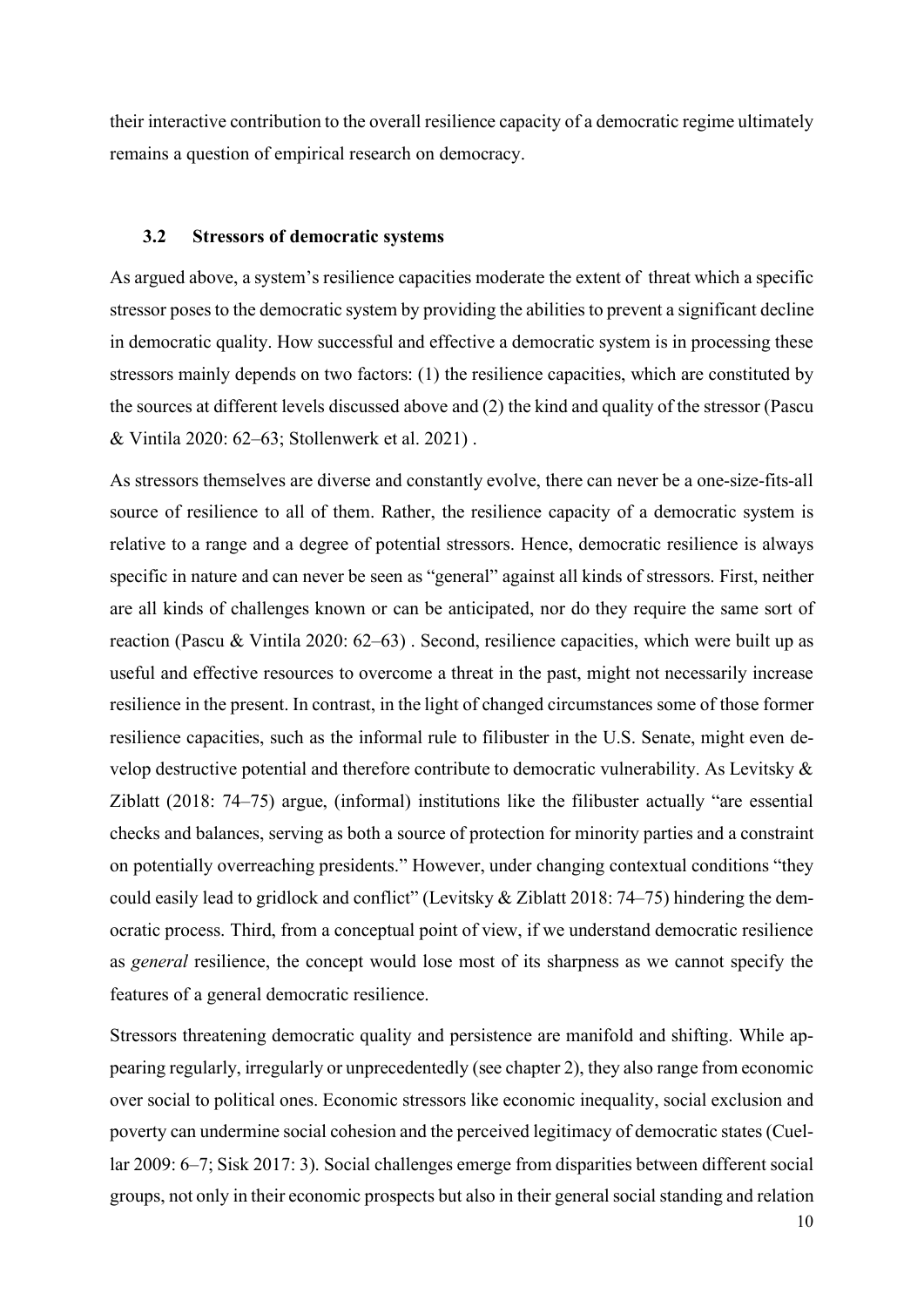to each other. They can become the basis of identity-based mobilization putting considerable stress on democratic systems [\(Harris & Reilly 1998: 9–11\).](#page-19-16) Moreover, extreme (political) polarization threatens the ability to find a common political ground [\(Sisk 2017: 3–4\)](#page-21-0) as well the acceptance of the procedural consensus which democracy rests upon [\(McCoy et al. 2018](#page-20-9)[; Svolik](#page-21-12)  [2019\).](#page-21-12) Political stressors oftentimes either consist of deliberate acts by actors with illiberal or authoritarian tendencies or of political factors contributing to democratic decline in general as well as the rise of undemocratic actors [\(Sisk 2017: 3](#page-21-0)[; Lührmann 2021\).](#page-20-10)

In this context, many observers of modern-day democracies identify an evolution of stressors challenging democratic regimes. While previously the main threat seemed to stem from coups by militaries or other actors, leading to abrupt declines in democratic quality and democratic breakdown, challenges to democracy nowadays predominantly take the form of a gradual erosion from within [\(Bermeo 2016](#page-19-12)[; Levitsky & Ziblatt 2018](#page-20-8)[; Waldner & Lust 2018\).](#page-21-13) This evolution of stressors of democracy may come along with different demands concerning democratic resilience, as it is hardly perceptible for ordinary citizens and oftentimes takes the form of legal and superficially legitimate actions by the executive [\(see e.g., Bermeo 2003](#page-19-17)[; Lührmann & Lind](#page-20-11)[berg 2019](#page-20-11)[; Lührmann 2021\).](#page-20-10) In the end, the ability of democratic systems to display and build up resilience against these diverse stressors and the new kind of threat emerging from within, will decide over their long-term-prospects.

#### **3.3 Democratic Stress and Resilience: Outcomes and Scenarios**

Depending on the kind and extent of such threats and the relative resilience capacity a democratic system contains, the interaction of stressors and the given resilience capacities of a democratic system can result in different outcomes for a democratic regime:

- 1. *Improvement*, as in the event that the system anticipates or absorbs stress successfully and - as a result of this learning experience - builds up new capacities, which may increase democratic quality as well;
- 2. *Continuation*, meaning that the democratic system withstands the given level of stress without major changes to its quality;
- 3. *Bounce-back*, as in the case that a democratic system suffers from initial damage but recovers its democratic quality via the above-mentioned mechanisms [\(Merkel & Lühr](#page-20-0)[mann 2021](#page-20-0)[; Stollenwerk et al. 2021\);](#page-21-8)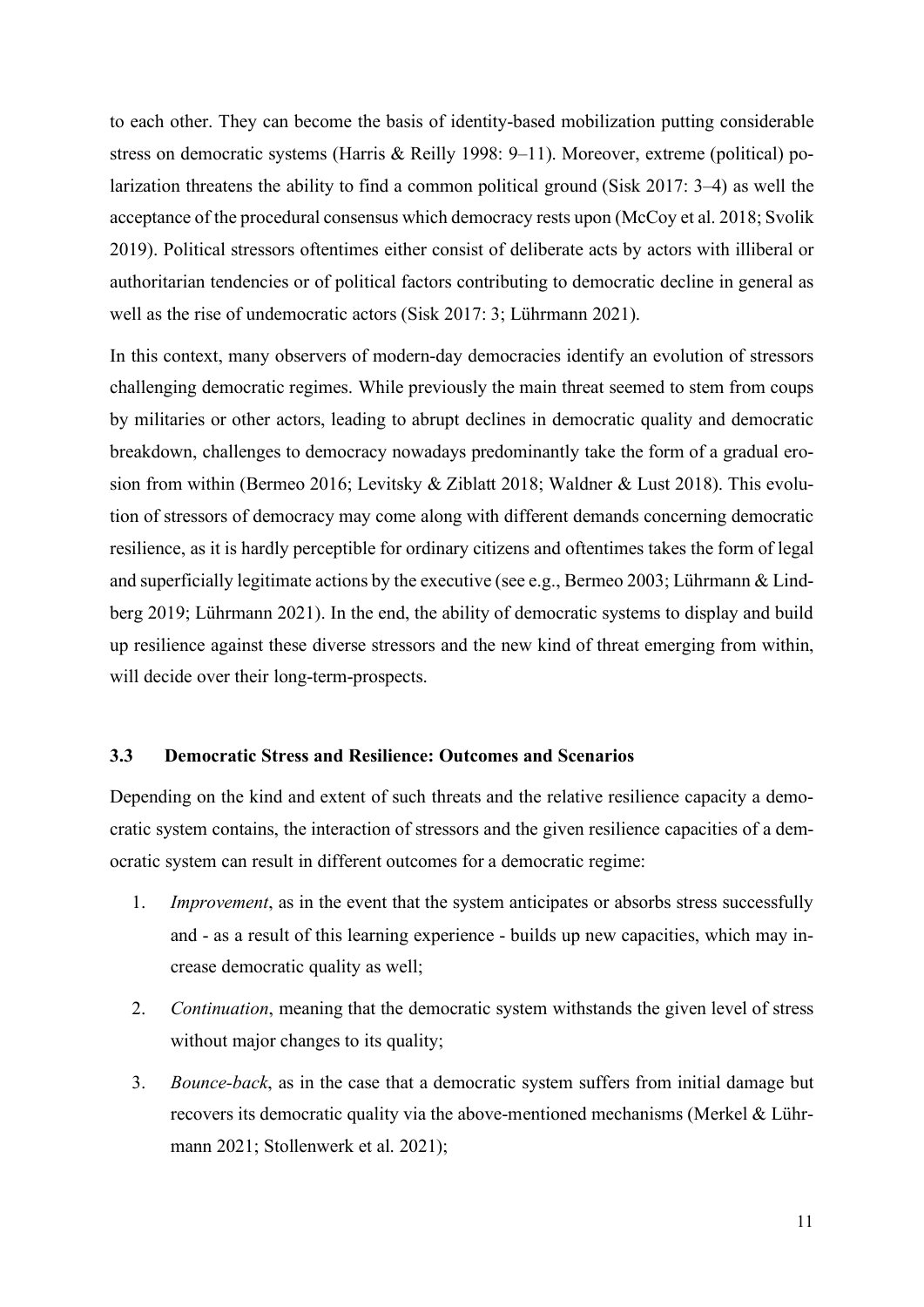4. Or *declines* in democratic quality or democratic breakdown, which result from a lack of democratic resilience [\(Boese et al. 2021\).](#page-19-0)

Following [Stollenwerk et al.](#page-21-8) [\(2021\)](#page-21-8) , scenarios (1) and (2) are most likely if the resilience capacities towards a specific threat exceed the intensity of stress put on the democratic system. Thus, being confronted with a low or medium level stressor, continuation or improvement may be the result. In the case that the resilience capacity more or less matches the kind and intensity of a stressor, continuation or bounce-back seem to be the most likely outcomes. Even if stress may hit the democratic system at a significant level and lead to an initial decline in its quality, the given resilience capacities can negate or mitigate the shock and may even lead to a recovery of previous levels of democratic quality. In contrast, in the case of a low or medium level of resilience capacities and a great level of stress upon the democratic regime or an unknown stressor, a "tipping-point" may be reached and negative consequences for democratic quality and persistence can be expected (scenario (3) or (4)). In this situation much depends on the system's short-term ability to build up new resilience-capacities towards said, potentially new, stressor to at least allow for a bounce-back of democratic quality [\(see also Stollenwerk et al.](#page-21-8)  [2021\).](#page-21-8)



*Figure 4: Conceptual framework on democratic resilience as a capacity [\(based on Stollen](#page-21-8)[werk et al. 2021: 1225\).](#page-21-8)*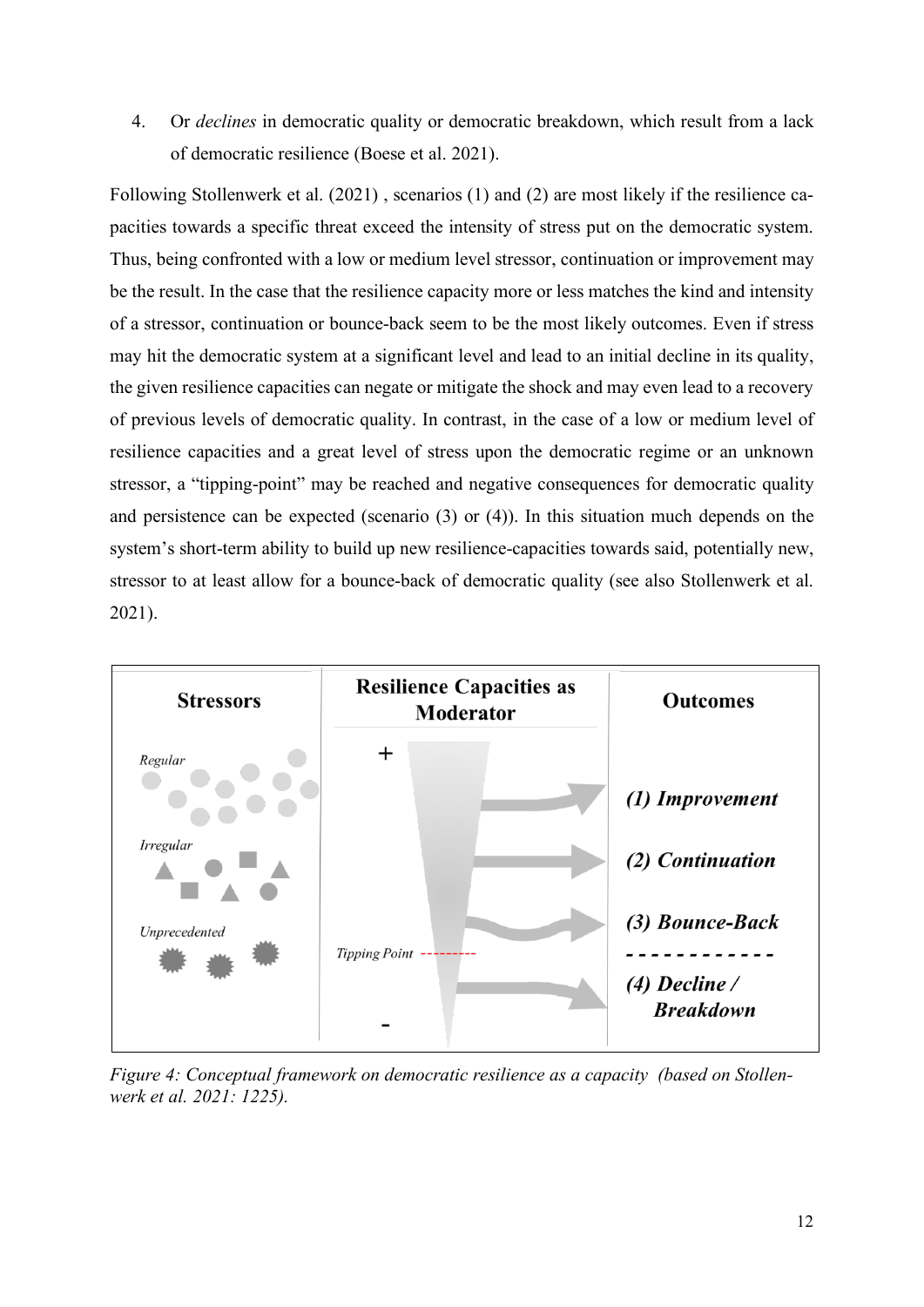#### **4 Differentiation and additional value of the term of democratic resilience**

The last section has outlined a concept of democratic resilience as well as its possible uses and applications. But what is the added value of the concept compared to established concepts in the literature? Since the fading of the "third wave of democratization[" \(Huntington 1991\),](#page-19-18) transition studies as well as democracy research have usually utilized the concept of consolidation when it comes to explaining stability or persistence of democratic regimes (see Schmitter 1995; Linz & Stepan 1996a; Merkel 1998; Morlino 1998). Therefore, we provide a concise introduction to this well-established concept. Then, we comparatively discuss the concepts of democratic consolidation and democratic resilience. We argue that in comparison the term of democratic resilience and its different aspects provide additional value regarding the analysis of democratic decline and the functional capacities which are actually crucial for the persistence of democracies.

#### **4.1 What is democratic consolidation?**

Democratic consolidation generally refers to a *process* starting with democratic founding elections [\(O'Donnell & Schmitter 1991\)](#page-20-12) or the adoption of a new or the revision of an already existing democratic constitution [\(Merkel 2010: 110\).](#page-20-13) Thus, we can understand this process as the third stage of an accomplished democratic regime change following the detachment of the old regime and democratic institutionalization [\(Merkel 2010: 105\).](#page-20-13) Ideally this process culminates in the genesis of a *consolidated democracy*, most prominently defined by [Linz & Stepan](#page-20-14) [\(1996b: 15\)](#page-20-14) as "a political regime in which democracy as a complex system of institutions, rules and patterned incentives and disincentives has become, in a phrase "the only game in town."" According to their view this has to be reflected not only on a constitutional but also on a behavioral and an attitudinal leve[l \(Linz & Stepan 1996a: 6\).](#page-20-15) Similarly, [Merkel](#page-20-13) [\(2010: 112\)](#page-20-13) disaggregates the process of consolidation into four stages (constitutional, representative, behavioral and civic consolidation). These sub-processes successively blend into each other as each of them generates requirements for the effectiveness of the following sub-process. More generally, we can abstract democratic consolidation as a process throughout which all rules of the democratic game (as defined in the constitution) equipoise and all relevant actors (constitutional institutions, formal and informal political actors, civil society) learn and internalize the rules of the democratic game as well as possible.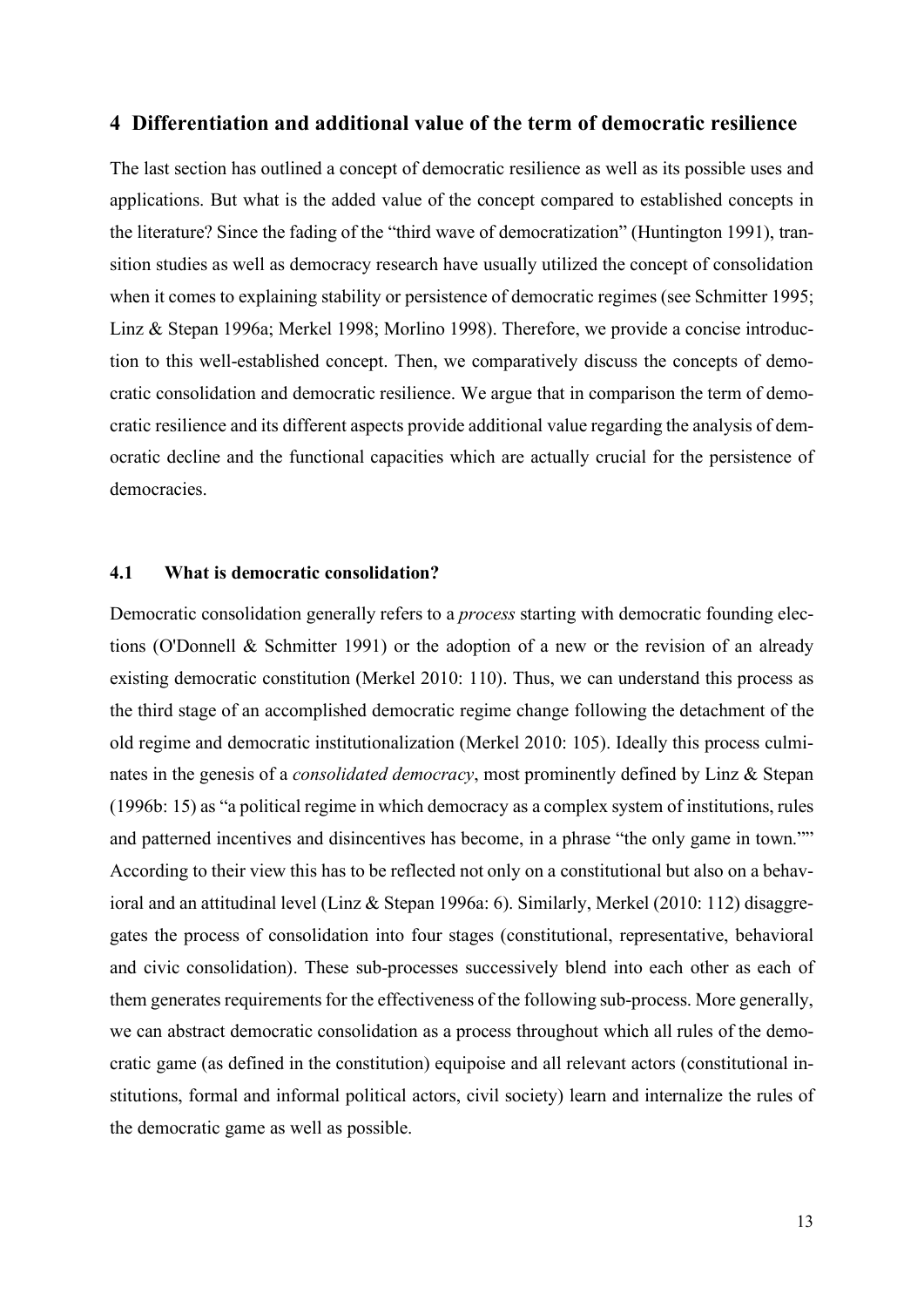#### **4.2 Democratic resilience vs. democratic consolidation: A conceptual discussion**

[Boese et al.](#page-19-0) [\(2021: 3–4\)](#page-19-0) review democratic consolidation as a fuzzy concept which is eventually based on predictions about the stability and survival of democratic regimes – or conversely, about the likelihood of an autocratic reverse in the future. The central problem with the concept of consolidation (as it is used in the literature) consists in its disability to incorporate the fact that democracies survive even before they accomplish consolidation on all levels. Similarly, the concept is not able to explain the phenomenon of decline and breakdown of already consolidated democracies [\(see on this e.g. Levitsky & Ziblatt 2018](#page-20-8)[; Schäfer & Zürn 2020\).](#page-21-14) As consolidation was formerly seen as a process following a one-way road towards stability, recent scholars introduced the term of *de-consolidation* as a forerunner to significant autocratization (see Foa & Mounk 2016; Ágh 2019). Those revisions emphasize the rather inflexible character of the original concept, which was – and to us still– is not able to catch any kind of variation over time – improvements as well as deteriorations – once a regime is classified as a fully consolidated democracy. [5](#page-16-0)

The determinist character of the explanatory model associated with the concept of democratic consolidation suggests that there are only two paths of democratization: incomplete and complete consolidation. Even when we consider the concept of de-consolidation as a third path the whole construct nevertheless still appears to be very rigid as the focal hypothesis persists: consolidated democracies usually do not autocratize, un-/de-consolidated ones do so more often. Thus, consolidation exclusively takes developments which can be reflected in measurements of democratic regime quality into account. Our understanding of democratic resilience in this regard proves to be more flexible and fine-grained as it takes several coping mechanisms (flexibility, recovery, adaption, innovation) *and* several possible outcomes we might observe on a regime level (improvement, continuation, bounce-back, decline, breakdown) into consideration.

As consolidation simply explains democratic survival by inferring regime *stability* from the degree to which democratic rules are internalized on different levels it completely overlooks some of the challenges a democracy might be confronted with. We suggest utilizing a concept of specific resilience that can address different stressors. In our view democratic survival is a

<span id="page-16-0"></span><sup>5</sup> The focal prediction the concept of democratic consolidation consists in the enduring *stability* of a regime. As noted above stability itself is a static concept. Moreover, this prediction runs the risk to create a tautology as it implies that the consolidation of a democracy might last forever.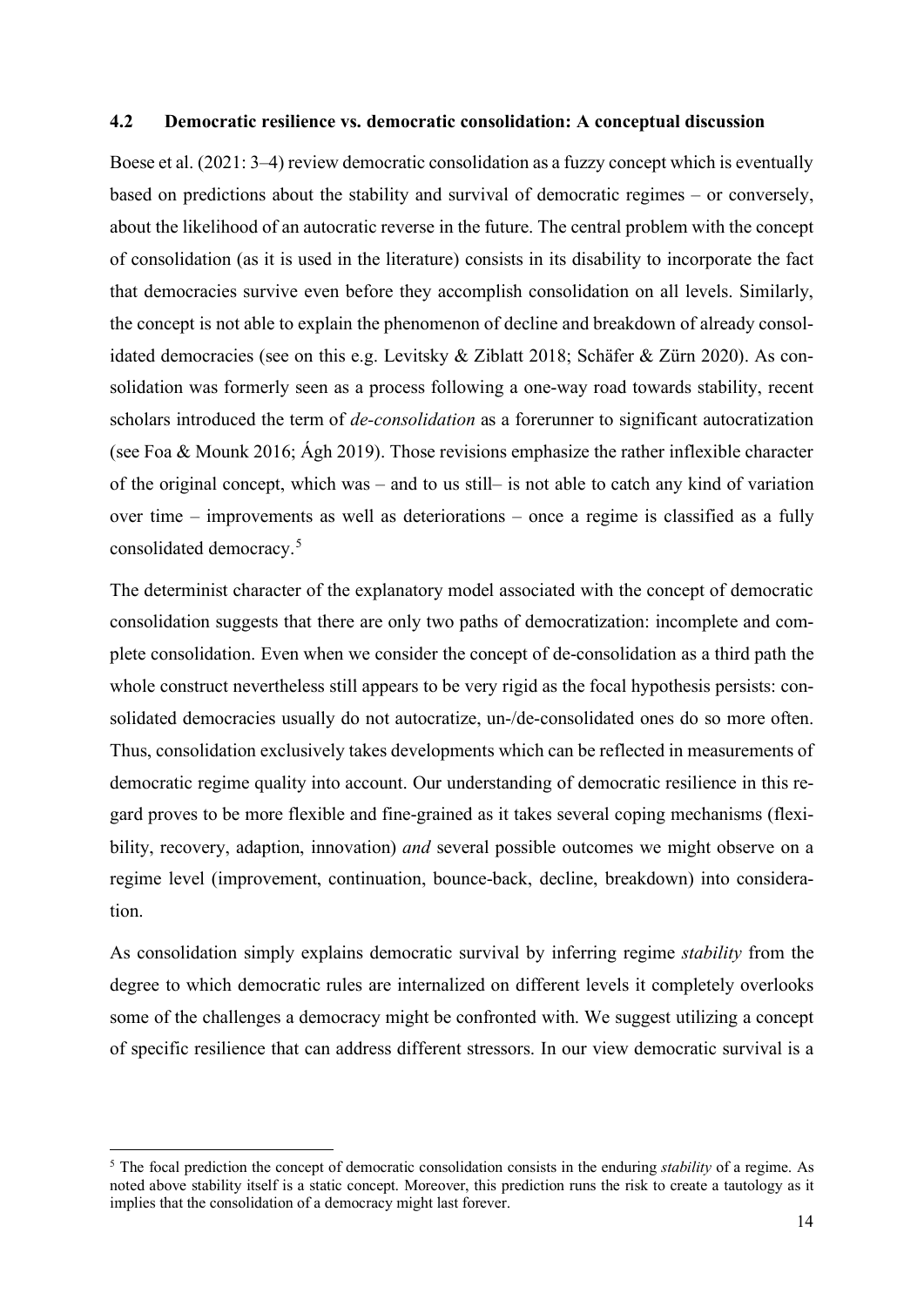matter of how well democracies can handle different problems.<sup>[6](#page-17-0)</sup> We acknowledge that successful consolidation processes might foster distinct problem-solving capacities by assuring the functionality of central institutions and that they can therefore have positive effects on democratic resilience. However, we reject the perception that consolidation is a necessary precondition for resilience and that it impacts those capacities linearly.

We also have further reservations about (at least implicitly) quasi-dichotomous conceptualizations considering consolidation first and foremost as an independent and the robustness of regime quality as a dependent variable. [O'Donnell](#page-20-16) [\(1996\)](#page-20-16) already broached the issue of possible undesirable peculiarities of consolidation and discussed whether the consolidation of undemocratic (informal) institutions and practices within democratic regimes (e.g., clientelism or particularism) can be regarded as *democratic* consolidation or not. If we equate the general consolidation of institutions, including those which can be considered undemocratic, with democratic consolidation a theoretic-conceptual paradox is constituted. If we do not, democratic consolidation is not applicable to regimes which do not satisfy highest quality standards, e.g., defect democracies [\(see on this e.g. Lauth 2004: 116–117](#page-20-17)[; Merkel 2004\).](#page-20-18)

However, we assume that any democracy possesses a minimum degree of general democratic resilience capacities. We can justify this assumption by pointing to emerging democracies which are  $-$  as already mentioned above  $-$  able to survive without finalizing the process of consolidation. [7](#page-17-1) From this we can conclude that, in contrast to the democratic consolidation literature, we can apply the concept of democratic resilience to all regimes which satisfy democratic minimal standards without any limitations. The second significant conclusion we can draw from this is that democratic resilience can be part of explanations of democratic survival on all levels of regime quality.

According to [Lauth](#page-20-17) [\(2004: 117\)](#page-20-17) even working democracies feature minor deficits, e.g., problems of corruption. The difference to deficient democracies consists in the fact that those deficits are usually not stable, as it is immanent for working democracies to spot and solve them by using legal and political control. We consider those *democratic* problem-solving mechanisms an integral part of the capacities of democratic resilience. Therefore, it is consequential to

<span id="page-17-0"></span><sup>&</sup>lt;sup>6</sup> This is also in line with recent developments in democratic theory, which highlight the need to go beyond a more general and abstract model-thinking regarding democratic design, reform, and capacity for problem-solution and rather pursue a problem-based approach which allows to think about institutional solutions to specific democratic problems as well as their drawbacks and trade-offs [\(Warren 2017: 39–40\).](#page-21-15)

<span id="page-17-1"></span><sup>7</sup> Conversely, terms of autocratic or authoritarian resilience are increasingly utilized to explain the absence or failure of democratic transition [\(Nathan 2003;](#page-20-19) e.g. [Heydemann & Leenders 2011](#page-19-19)[; Joffé 2021\)](#page-19-20) This suggests, that we might be able to apply concepts of resilience in general to any regime type anywhere on the continuum between working democracies and totalitarian regimes.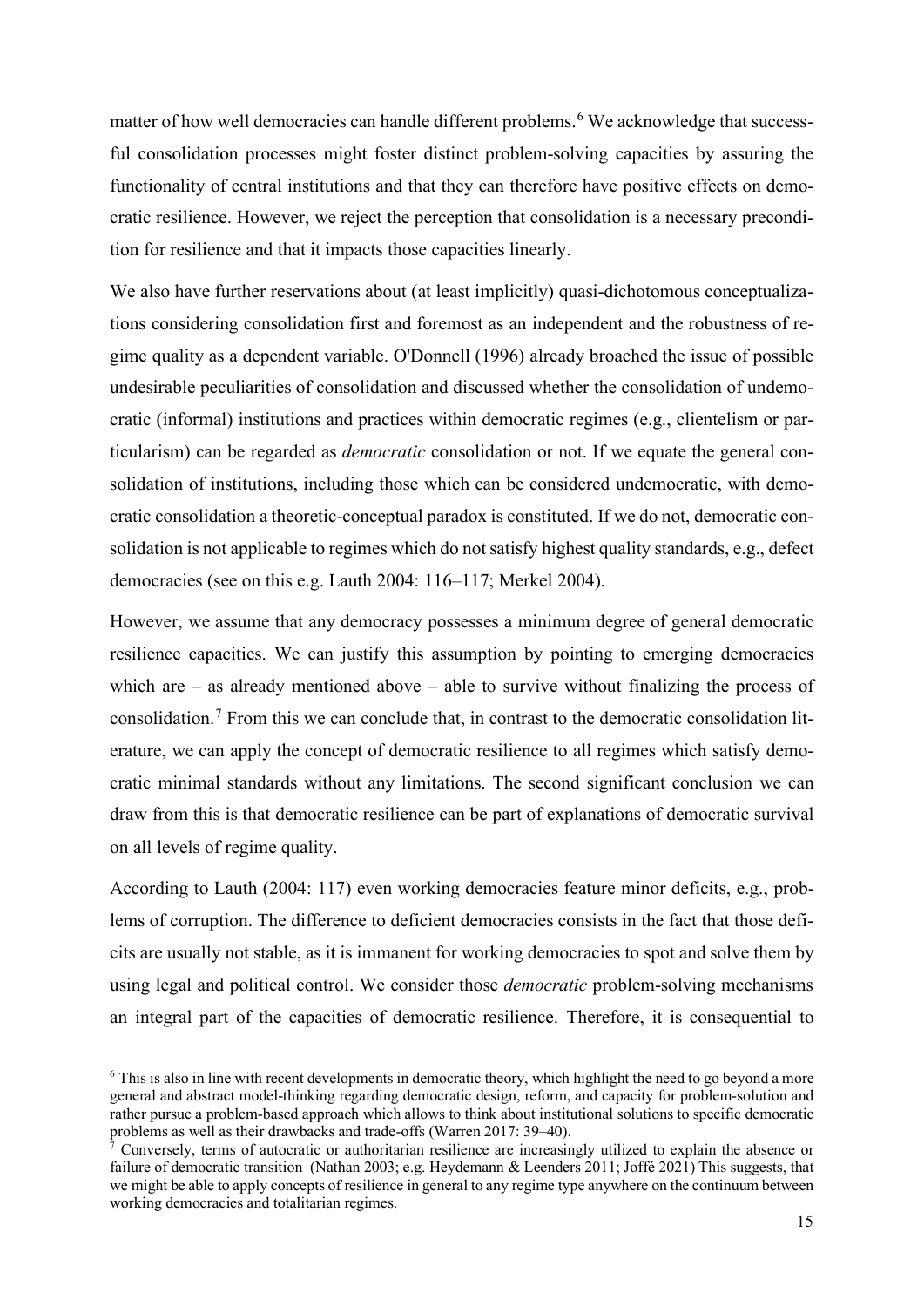assume that those capacities depend to a significant degree on the democratic quality of a regime. Contrary to many conceptualizations of consolidation our understanding of democratic resilience thus takes the factor of regime quality beyond a binary differentiation (democratic/non-democratic) into account.

The dilemmas listed in this section significantly diminish the explanatory power of the concept of democratic consolidation. Although it is plausible to assume that effective processes of consolidation might foster the robustness a democratic system, we do not regard consolidation as a well-suited concept to explain both democratic survival *and* decline or even breakdown. This is where the advantages of the concept of democratic resilience take effect.

#### **5 Conclusion**

Resilience has become a popular buzzword that is used in many different disciplines such as ecology and psychology. Although there is no common and clear definition of the term, a shared understanding is that resilience describes a system's ability to adapt, absorb, withstand, and bounce back from internal or external stressors. During this process it is crucial that the very core of what should prove to be resilient needs to stay intact, even though the perfect resilience of all parts of the system is not necessarily required.

We applied the concept of resilience to democracies defining it as a democratic systems' capacity to prevent, cope with or recover from stressors challenging democratic quality and persistence without losing its democratic character

This capacity rests upon various sources on different levels of the system as well as their interrelations. Depending on the resilience capacities, which a democratic system can provide, and the kind and intensity of a given stressor, this capacity is able to moderate the extent to which this stressor poses a threat to the system. This interaction may result in different possible outcomes, such as improvement, continuation, bounce-back, decline or breakdown of the system.

Building upon this conceptualization of democratic resilience, we showed that the concept is more nuanced as well as more dynamic than established approaches such as consolidation. Hence, we conclude that the concept of democratic resilience may offer a comprehensive added value when analyzing the persistence and decline of democratic systems.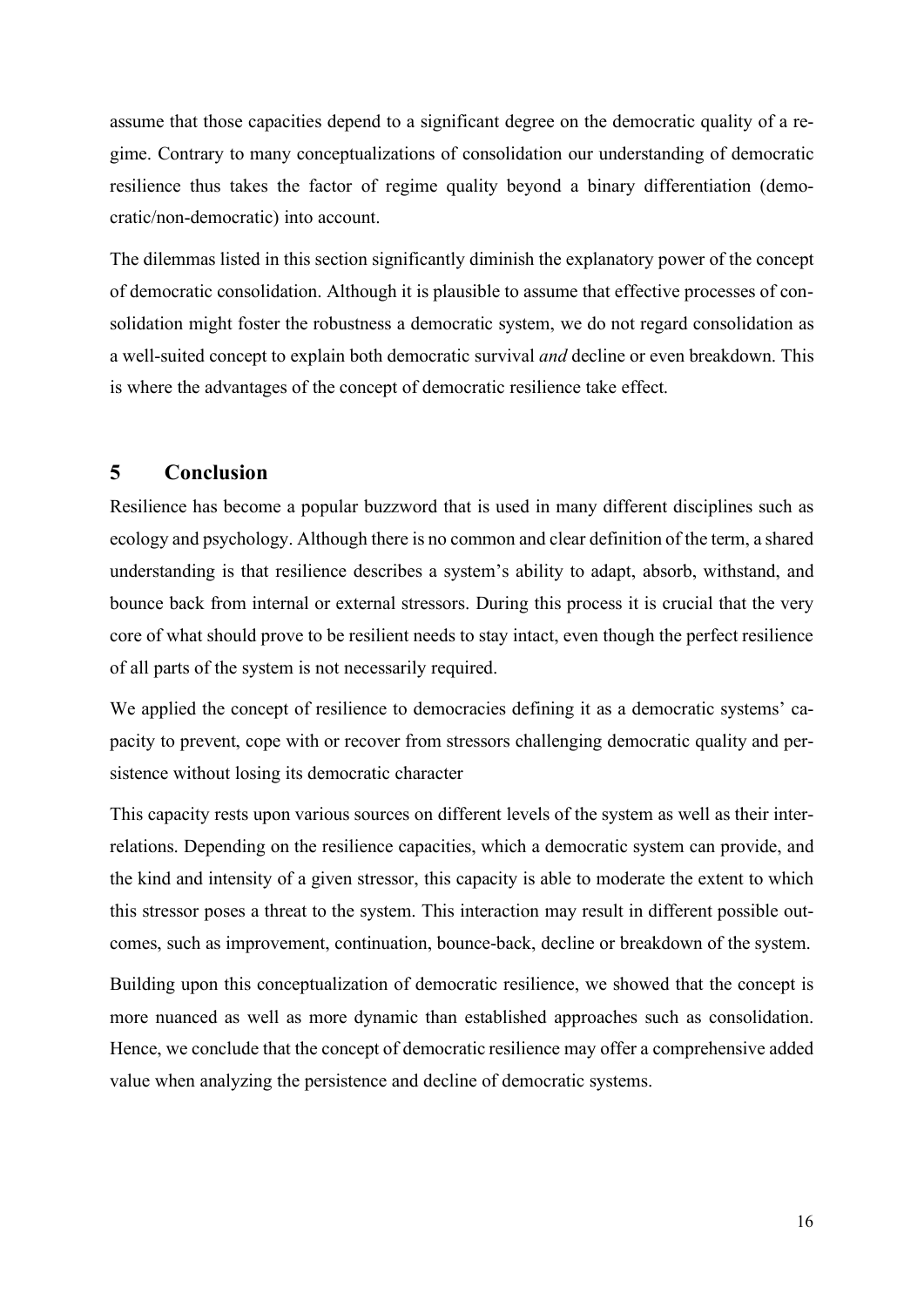#### **6 References**

- Ágh, A. (2019) Deconsolidation of Democracy in East Central Europe. In: Merkel, W., Kollmorgen, R. & Wagener, H.-J. (eds.) *The handbook of political, social, and economic transformation*, First edition. Oxford University Press, Oxford, New York, pp. 431–436.
- <span id="page-19-7"></span>Bahadur, A. V., Ibrahim, M. & Tanner, T. *The resilience renaissance? Unpacking of resilience for tackling climate change and sisasters*, Brighton.
- <span id="page-19-6"></span>Baral, N. (2013) What makes grassroots conservation organizations resilient? An empirical analysis of diversity, organizational memory, and the number of leaders. *Environmental Management* **51** (3), 738–749.
- <span id="page-19-12"></span>Bermeo, N. (2016) On Democratic Backsliding. *Journal of Democracy* **27** (1), 5–19.
- <span id="page-19-17"></span>Bermeo, N. G. (2003) *Ordinary People in Extraordinary Times*. Princeton University Press.
- <span id="page-19-0"></span>Boese, V. A., Edgell, A. B., Hellmeier, S., Maerz, S. F. & Lindberg, S. I. (2021) How democracies prevail: democratic resilience as a two-stage process. *Democratization*, 1–23.
- <span id="page-19-10"></span>Burnell, P. & Calvert, P. (1999) The resilience of democracy: An introduction. *Democratization* **6** (1), 1–32.
- <span id="page-19-9"></span>Coppedge, M., Gerring, J. & Knutsen, K. H. et al. (2022) V-Dem Methodology v12.
- <span id="page-19-15"></span>Cuellar, R. (2009) Social Cohesion and Democracy. https://www.idea.int/sites/default/files/publications/chapters/the-role-of-the-european-union-in-democracy-building/eudemocracy-building-discussion-paper-27.pdf.
- <span id="page-19-8"></span>Dahl, R. A. (1971) *Polyarchy: Participation and Opposition*. Yale University Press, New Haven et al.
- <span id="page-19-4"></span>Duchek, S. (2020) Organizational resilience: a capability-based conceptualization. *Business Research* **13** (1), 215–246.
- <span id="page-19-13"></span>Easton, D. (1965) *A systems analysis of political life*. Wiley, New York, NY.
- <span id="page-19-14"></span>Easton, D. (1975) A Re-Assessment of the Concept of Political Support. *British Journal of Political Science* **5** (4), 435–457.
- <span id="page-19-3"></span>Egeland, B., Carlson, E. & Sroufe, L. A. (1993) Resilience as process. *Development and Psychopathology* **5** (4), 517–528.
- Foa, R. S. & Mounk, Y. (2016) The Danger of Deconsolidation: The Democratic Disconnect. *Journal of Democracy* **27** (3), 5–17.
- <span id="page-19-5"></span>Folke, C., Carpenter, S. R., Walker, B., Scheffer, M., Chapin, T. & Rockström, J. (2010) Resilience Thinking: Integrating Resilience, Adaptability and Transformability. *Ecology and Society* **15** (4).
- <span id="page-19-11"></span>Guasti, P. (2020) The Impact of the COVID-19 Pandemic in Central and Eastern Europe. *Democratic Theory* **7** (2), 47–60.
- <span id="page-19-1"></span>Harendt, C. & Heinemann, F. (2018) *Resilienz von Staaten gegen Außenwirtschaftskrisen*.
- <span id="page-19-16"></span>Harris, P. & Reilly, B. (1998) *Democracy and Deep-Rooted Conflict: Options for Negotiators*, Stockholm.
- <span id="page-19-19"></span>Heydemann, S. & Leenders, R. (2011) Authoritarian Learning and Authoritarian Resilience: Regime Responses to the 'Arab Awakening'. *Globalizations* **8** (5), 647–653.
- <span id="page-19-2"></span>Holling, C. S. (1973) Resilience and Stability of Ecological Systems. *Annual Review of Ecology and Systematics* **4** (1), 1–23.
- <span id="page-19-18"></span>Huntington, S. P. (1991) Democracy's Third Wave. *Journal of Democracy* **2** (2), 12–34.
- <span id="page-19-20"></span>Joffé, G. (2021) Authoritarian resilience and the absence of democratic transition: the implications of 2011. *Journal of Islamic Studies* **33** (1), 72–94.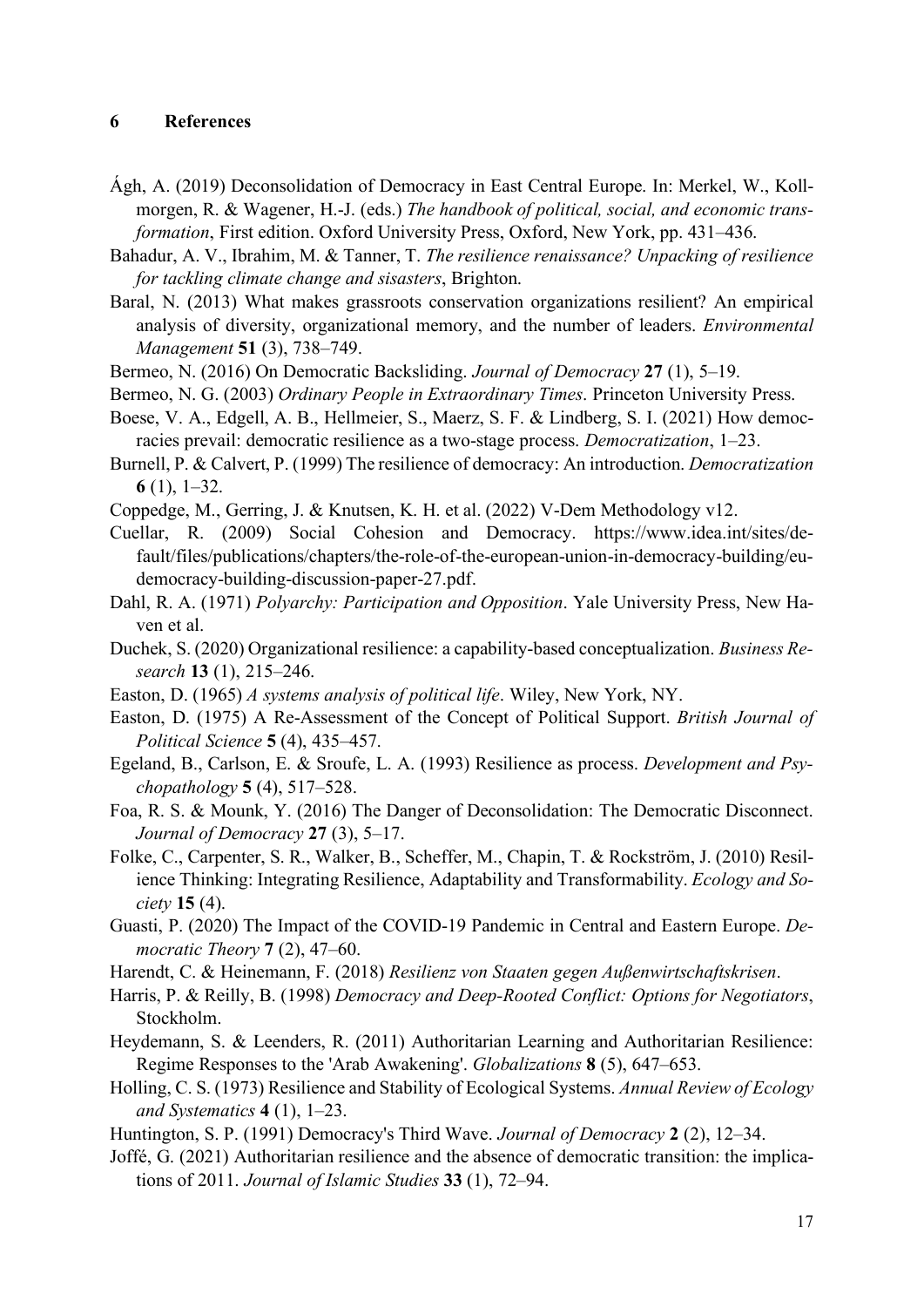<span id="page-20-6"></span>Laebens, M. G. & Lührmann, A. (2021) What halts democratic erosion? The changing role of accountability. *Democratization*, 1–21.

- <span id="page-20-2"></span>Langeland, K., Manheim, D., McLeod, G. & Nacouzi, G. (2016) *How Civil Institutions Build Resilience: Organizational Practices Derived from Academic Literature and Case Studies*. RAND Corporation.
- <span id="page-20-17"></span>Lauth, H.-J. (2004) *Demokratie und Demokratiemessung: Eine Konzeptionelle Grundlegung Für Den Interkulturellen Vergleich*. VS Verlag fur Sozialwissenschaften GmbH, Wiesbaden.
- <span id="page-20-8"></span>Levitsky, S. & Ziblatt, D. (2018) *How democracies die*. Crown, New York.
- <span id="page-20-15"></span>Linz, J. J. & Stepan, A. C. (1996a) *Problems of democratic transition and consolidation: Southern Europe, South America, and Post-communist Europe*. Johns Hopkins Univ. Press, Baltimore, Md.
- <span id="page-20-14"></span>Linz, J. J. & Stepan, A. C. (1996b) Toward Consolidated Democracies. *Journal of Democracy* **7** (2), 14–33.
- <span id="page-20-3"></span>Ludwig, D., Walker, B. & Holling, C. S. (1997) Sustainability, Stability, and Resilience. *Conservation ecology* **1** (1).
- <span id="page-20-10"></span>Lührmann, A. (2021) Disrupting the autocratization sequence: towards democratic resilience. *Democratization* **28** (5), 1017–1039.
- <span id="page-20-11"></span>Lührmann, A. & Lindberg, S. I. (2019) A third wave of autocratization is here: what is new about it? *Democratization* **26** (7), 1095–1113.
- <span id="page-20-4"></span>Manyena, S. B. (2006) The concept of resilience revisited. *Disasters* **30** (4), 433–450.
- <span id="page-20-9"></span>McCoy, J., Rahman, T. & Somer, M. (2018) Polarization and the Global Crisis of Democracy: Common Patterns, Dynamics, and Pernicious Consequences for Democratic Polities. *American Behavioral Scientist* **62** (1), 16–42.
- Merkel, W. (1998) The consolidation of post-autocratic democracies: A multi-level model. *Democratization* **5** (3), 33–67.
- <span id="page-20-18"></span>Merkel, W. (2004) Embedded and defective democracies. *Democratization* **11** (5), 33–58.
- <span id="page-20-13"></span>Merkel, W. (2010) *Systemtransformation: Eine Einführung in die Theorie und Empirie der Transformationsforschung,* 2., überarb. und erw. Aufl. VS Verl. für Sozialwiss, Wiesbaden.
- <span id="page-20-0"></span>Merkel, W. & Lührmann, A. (2021) Resilience of democracies: responses to illiberal and authoritarian challenges. *Democratization* **28** (5), 869–884.
- Morlino, L. (1998) *Democracy between consolidation and crisis: Parties, groups, and citizens in Southern Europe*. Univ. Press, Oxford.
- <span id="page-20-19"></span>Nathan, A. J. (2003) China's Changing of the Guard: Authoritarian Resilience. *Journal of Democracy* **14** (1), 6–17.
- <span id="page-20-16"></span>O'Donnell, G. A. (1996) Illusions About Consolidation. *Journal of Democracy* **7** (2), 34–51.
- <span id="page-20-12"></span>O'Donnell, G. A. & Schmitter, P. C. (1991) *Transitions from authoritarian rule: Tentative conclusions about uncertain democracies,* 3rd printing. The Johns Hopkins Univ. Press, Baltimore.
- <span id="page-20-5"></span>Pascu, I. M. & Vintila, N.-S. (2020) Strengthening the Resilience of Political Institutions and Processes: A Framework of Analysis. *Connections: The Quarterly Journal* **19** (3), 55–66.
- <span id="page-20-7"></span>Petrarca, C. S., Giebler, H. & Weßels, B. (2022) Support for insider parties: The role of political trust in a longitudinal-comparative perspective. *Party Politics* **28** (2), 329–341.
- <span id="page-20-1"></span>Pike, A., Dawley, S. & Tomaney, J. (2010) Resilience, adaptation and adaptability. *Cambridge Journal of Regions, Economy and Society* **3** (1), 59–70.